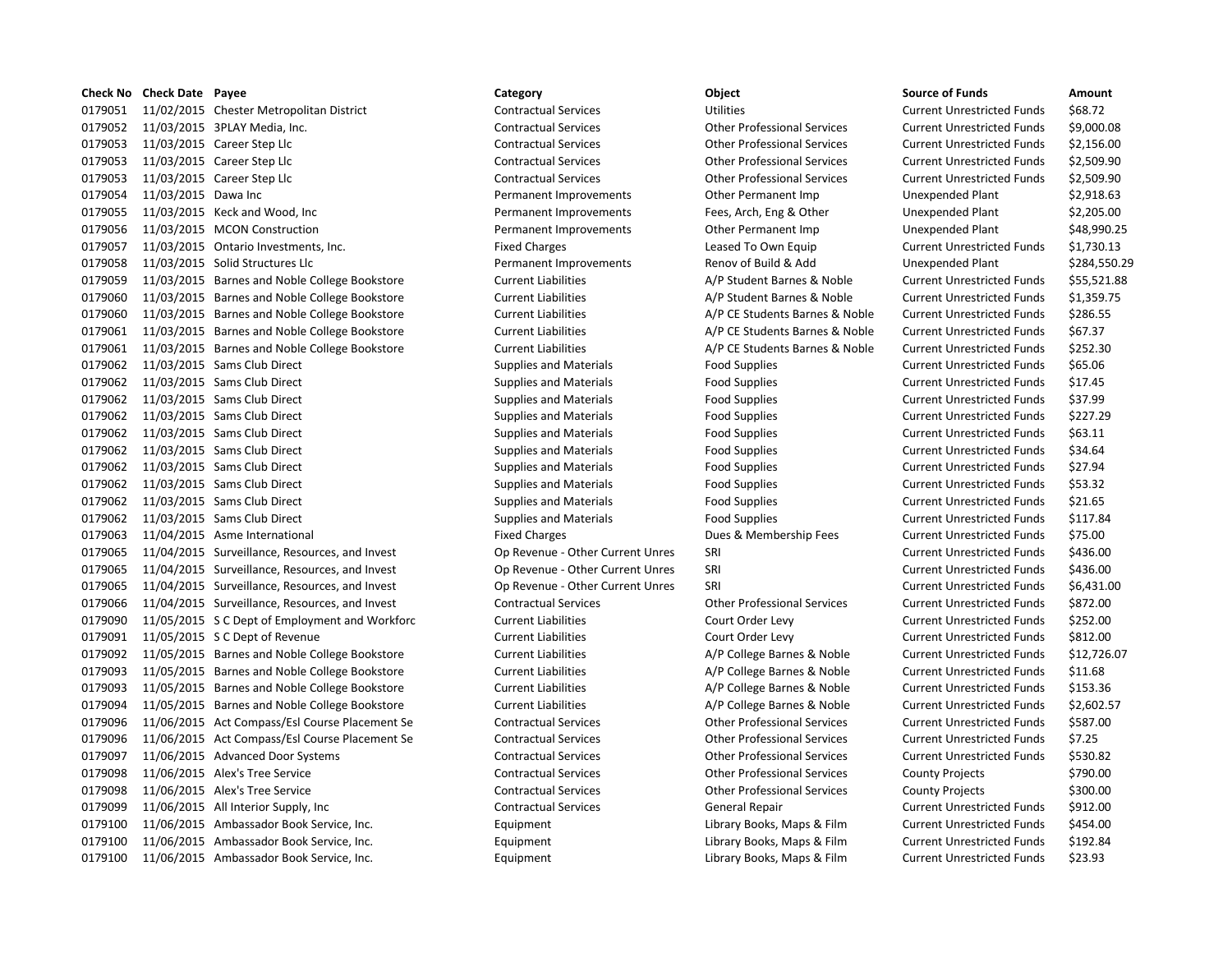|         | Check No Check Date Payee |                                         | Category                      | Object                             | <b>Source of Funds</b>            | Amount     |
|---------|---------------------------|-----------------------------------------|-------------------------------|------------------------------------|-----------------------------------|------------|
| 0179101 |                           | 11/06/2015 Ameripride Services Inc      | <b>Supplies and Materials</b> | <b>Major Supplies</b>              | <b>Current Unrestricted Funds</b> | \$74.08    |
| 0179101 |                           | 11/06/2015 Ameripride Services Inc      | <b>Supplies and Materials</b> | <b>Major Supplies</b>              | <b>Current Unrestricted Funds</b> | \$149.91   |
| 0179101 |                           | 11/06/2015 Ameripride Services Inc      | <b>Supplies and Materials</b> | <b>Major Supplies</b>              | <b>Current Unrestricted Funds</b> | \$71.51    |
| 0179102 |                           | 11/06/2015 Anderson Stamp and Engraving | <b>Supplies and Materials</b> | <b>Other Supplies</b>              | <b>Current Unrestricted Funds</b> | \$18.30    |
| 0179103 |                           | 11/06/2015 B and H Photo Video          | <b>Supplies and Materials</b> | <b>Office Supplies</b>             | <b>Current Unrestricted Funds</b> | \$853.82   |
| 0179104 |                           | 11/06/2015 Baker and Taylor             | Equipment                     | Library Books, Maps & Film         | <b>Current Unrestricted Funds</b> | \$11.40    |
| 0179105 |                           | 11/06/2015 Britten Banners Inc          | <b>Contractual Services</b>   | Printing                           | <b>Current Unrestricted Funds</b> | \$4,050.00 |
| 0179105 |                           | 11/06/2015 Britten Banners Inc          | <b>Contractual Services</b>   | Printing                           | <b>Current Unrestricted Funds</b> | \$1,484.00 |
| 0179105 |                           | 11/06/2015 Britten Banners Inc          | <b>Contractual Services</b>   | Printing                           | <b>Current Unrestricted Funds</b> | \$140.00   |
| 0179105 |                           | 11/06/2015 Britten Banners Inc          | <b>Contractual Services</b>   | Printing                           | <b>Current Unrestricted Funds</b> | \$56.00    |
| 0179105 |                           | 11/06/2015 Britten Banners Inc          | <b>Contractual Services</b>   | Printing                           | <b>Current Unrestricted Funds</b> | \$484.06   |
| 0179106 | 11/06/2015 C C Dickson    |                                         | <b>Contractual Services</b>   | <b>General Repair</b>              | <b>Current Unrestricted Funds</b> | \$320.61   |
| 0179106 | 11/06/2015 C C Dickson    |                                         | <b>Contractual Services</b>   | <b>General Repair</b>              | <b>Current Unrestricted Funds</b> | \$51.87    |
| 0179106 | 11/06/2015 C C Dickson    |                                         | <b>Contractual Services</b>   | <b>General Repair</b>              | <b>Current Unrestricted Funds</b> | \$200.35   |
| 0179106 | 11/06/2015 C C Dickson    |                                         | <b>Contractual Services</b>   | General Repair                     | <b>Current Unrestricted Funds</b> | \$240.09   |
| 0179106 | 11/06/2015 C C Dickson    |                                         | <b>Contractual Services</b>   | General Repair                     | <b>Current Unrestricted Funds</b> | \$168.34   |
| 0179106 | 11/06/2015 C C Dickson    |                                         | <b>Contractual Services</b>   | <b>General Repair</b>              | <b>Current Unrestricted Funds</b> | $$-168.34$ |
| 0179107 |                           | 11/06/2015 Canon Solutions America Inc  | <b>Supplies and Materials</b> | <b>Photocopy Supplies</b>          | <b>Current Unrestricted Funds</b> | \$97.23    |
| 0179107 |                           | 11/06/2015 Canon Solutions America Inc  | <b>Supplies and Materials</b> | <b>Photocopy Supplies</b>          | <b>Current Unrestricted Funds</b> | \$344.38   |
| 0179107 |                           | 11/06/2015 Canon Solutions America Inc  | <b>Fixed Charges</b>          | Leased To Own Equip                | <b>Current Unrestricted Funds</b> | \$48.21    |
| 0179107 |                           | 11/06/2015 Canon Solutions America Inc  | <b>Fixed Charges</b>          | Leased To Own Equip                | <b>Current Unrestricted Funds</b> | \$294.38   |
| 0179107 |                           | 11/06/2015 Canon Solutions America Inc  | <b>Fixed Charges</b>          | Leased To Own Equip                | <b>Current Unrestricted Funds</b> | \$1,195.78 |
| 0179107 |                           | 11/06/2015 Canon Solutions America Inc  | <b>Fixed Charges</b>          | Leased To Own Equip                | <b>Current Unrestricted Funds</b> | \$55.32    |
| 0179108 |                           | 11/06/2015 Charlotte Paint Company Inc  | <b>Contractual Services</b>   | <b>Other Professional Services</b> | <b>Current Unrestricted Funds</b> | \$2,935.00 |
| 0179109 |                           | 11/06/2015 Chef's Catering              | <b>Supplies and Materials</b> | <b>Food Supplies</b>               | <b>Current Unrestricted Funds</b> | \$347.20   |
| 0179109 |                           | 11/06/2015 Chef's Catering              | <b>Supplies and Materials</b> | <b>Food Supplies</b>               | <b>Current Unrestricted Funds</b> | \$1,726.25 |
| 0179109 |                           | 11/06/2015 Chef's Catering              | <b>Supplies and Materials</b> | <b>Food Supplies</b>               | <b>Current Unrestricted Funds</b> | \$1,233.00 |
| 0179110 |                           | 11/06/2015 City Electric Accounts - Sc  | <b>Contractual Services</b>   | <b>General Repair</b>              | <b>Current Unrestricted Funds</b> | \$193.63   |
| 0179111 |                           | 11/06/2015 City of Rock Hill            | <b>Supplies and Materials</b> | Fuel                               | <b>Current Unrestricted Funds</b> | \$1,260.96 |
| 0179112 |                           | 11/06/2015 Cox's Rock Hill Inc          | <b>Contractual Services</b>   | <b>Other Professional Services</b> | <b>Current Unrestricted Funds</b> | \$1,140.00 |
| 0179112 |                           | 11/06/2015 Cox's Rock Hill Inc          | <b>Contractual Services</b>   | <b>Other Professional Services</b> | <b>Current Unrestricted Funds</b> | \$940.00   |
| 0179112 |                           | 11/06/2015 Cox's Rock Hill Inc          | <b>Contractual Services</b>   | <b>Other Professional Services</b> | <b>Current Unrestricted Funds</b> | \$225.00   |
| 0179113 |                           | 11/06/2015 Dade Paper and Bag Co        | <b>Supplies and Materials</b> | Janitorial Supplies                | <b>Current Unrestricted Funds</b> | \$1,077.49 |
| 0179113 |                           | 11/06/2015 Dade Paper and Bag Co        | <b>Supplies and Materials</b> | Janitorial Supplies                | <b>Current Unrestricted Funds</b> | \$1,032.55 |
| 0179113 |                           | 11/06/2015 Dade Paper and Bag Co        | <b>Supplies and Materials</b> | Janitorial Supplies                | <b>Current Unrestricted Funds</b> | \$1,852.49 |
| 0179114 |                           | 11/06/2015 Davis & Floyd, Inc.          | <b>Contractual Services</b>   | <b>Other Professional Services</b> | <b>Unexpended Plant</b>           | \$1,280.00 |
| 0179114 |                           | 11/06/2015 Davis & Floyd, Inc.          | <b>Contractual Services</b>   | <b>Other Professional Services</b> | Unexpended Plant                  | \$5,120.00 |
| 0179115 | 11/06/2015 Demco          |                                         | <b>Supplies and Materials</b> | <b>Education Supplies</b>          | <b>Current Unrestricted Funds</b> | \$104.00   |
| 0179115 | 11/06/2015 Demco          |                                         | <b>Supplies and Materials</b> | <b>Education Supplies</b>          | <b>Current Unrestricted Funds</b> | \$850.00   |
| 0179115 | 11/06/2015 Demco          |                                         | <b>Supplies and Materials</b> | <b>Education Supplies</b>          | <b>Current Unrestricted Funds</b> | \$150.00   |
| 0179116 | 11/06/2015 Ellucian Inc   |                                         | <b>Contractual Services</b>   | <b>Other Professional Services</b> | <b>Current Unrestricted Funds</b> | \$1,164.66 |
| 0179116 | 11/06/2015 Ellucian Inc   |                                         | <b>Contractual Services</b>   | <b>Other Professional Services</b> | <b>Current Unrestricted Funds</b> | \$15,229.5 |
| 0179116 | 11/06/2015 Ellucian Inc   |                                         | <b>Contractual Services</b>   | <b>Other Professional Services</b> | <b>Current Unrestricted Funds</b> | \$4,899.00 |
| 0179116 | 11/06/2015 Ellucian Inc   |                                         | <b>Contractual Services</b>   | <b>Other Professional Services</b> | <b>Current Unrestricted Funds</b> | \$1,050.00 |
| 0179116 | 11/06/2015 Ellucian Inc   |                                         | <b>Contractual Services</b>   | <b>Other Professional Services</b> | <b>Current Unrestricted Funds</b> | \$5,000.00 |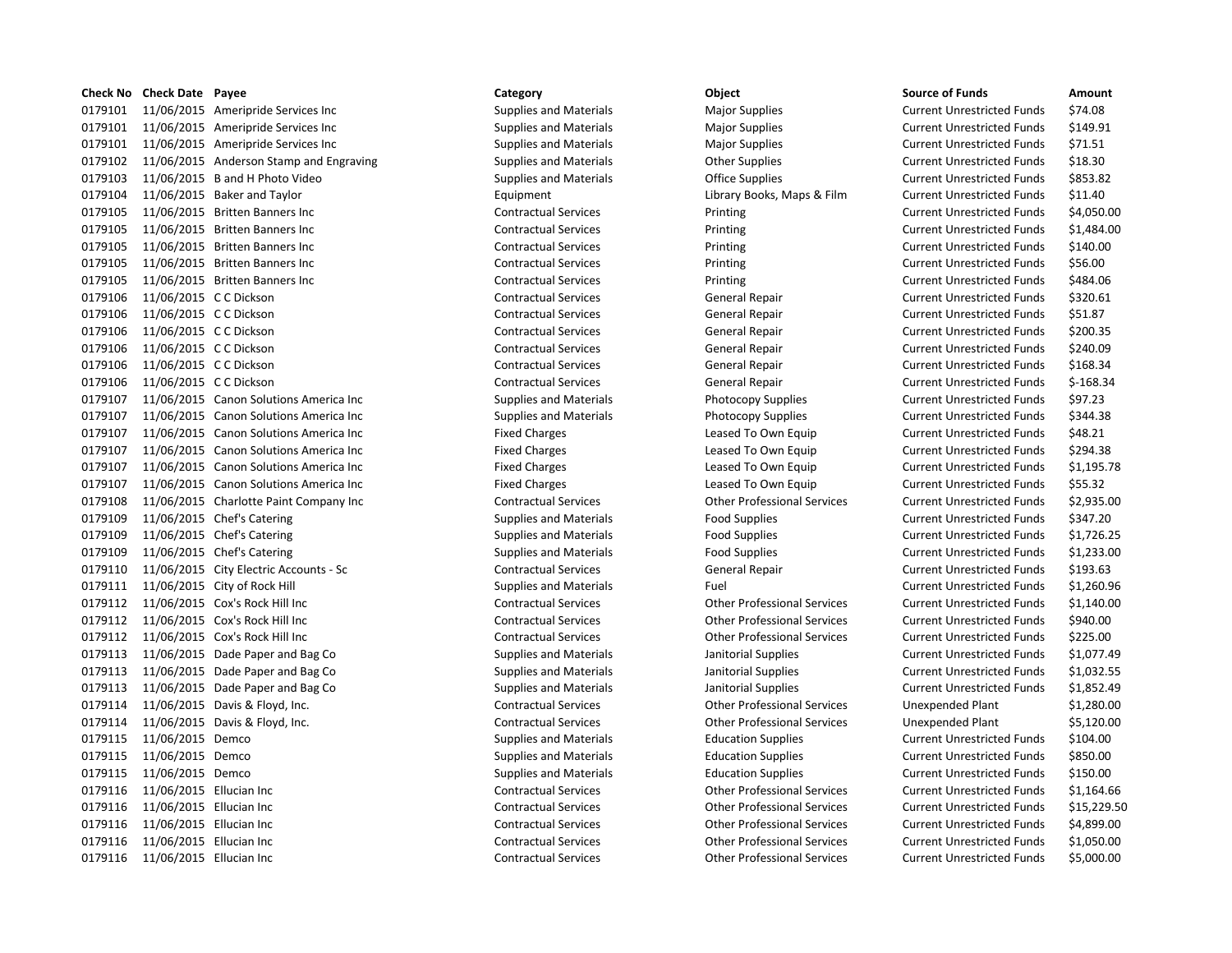|         | <b>Check No Check Date Payee</b> |                                                             | Category                      | Object                               | <b>Source of Funds</b>            | Amount    |
|---------|----------------------------------|-------------------------------------------------------------|-------------------------------|--------------------------------------|-----------------------------------|-----------|
| 0179116 | 11/06/2015 Ellucian Inc          |                                                             | <b>Contractual Services</b>   | <b>Other Professional Services</b>   | <b>Current Unrestricted Funds</b> | \$600.00  |
| 0179117 |                                  | 11/06/2015 Enterprise Rent A Car                            | <b>Contractual Services</b>   | <b>Education &amp; Training Serv</b> | <b>Current Unrestricted Funds</b> | \$245.25  |
| 0179117 |                                  | 11/06/2015 Enterprise Rent A Car                            | <b>Contractual Services</b>   | <b>Education &amp; Training Serv</b> | <b>Current Unrestricted Funds</b> | \$12.26   |
| 0179118 |                                  | 11/06/2015 The Equipment Room                               | <b>Supplies and Materials</b> | <b>Clothing Supplies</b>             | <b>Current Unrestricted Funds</b> | \$934.09  |
| 0179119 |                                  | 11/06/2015 Fort Mill B B Q Comp.                            | Supplies and Materials        | <b>Food Supplies</b>                 | <b>Current Unrestricted Funds</b> | \$483.00  |
| 0179120 |                                  | 11/06/2015 Gateway Supply Company                           | <b>Contractual Services</b>   | General Repair                       | <b>Current Unrestricted Funds</b> | \$126.14  |
| 0179120 |                                  | 11/06/2015 Gateway Supply Company                           | <b>Contractual Services</b>   | <b>General Repair</b>                | <b>Current Unrestricted Funds</b> | $$-2.36$  |
| 0179121 |                                  | 11/06/2015 Herald Publishing                                | <b>Contractual Services</b>   | Advertising                          | <b>Current Unrestricted Funds</b> | \$28.08   |
| 0179122 |                                  | 11/06/2015 Honey Baked Ham Company                          | <b>Supplies and Materials</b> | <b>Food Supplies</b>                 | <b>Current Unrestricted Funds</b> | \$318.60  |
| 0179122 |                                  | 11/06/2015 Honey Baked Ham Company                          | <b>Supplies and Materials</b> | <b>Food Supplies</b>                 | <b>Current Unrestricted Funds</b> | \$1,568.2 |
| 0179122 |                                  | 11/06/2015 Honey Baked Ham Company                          | <b>Supplies and Materials</b> | <b>Food Supplies</b>                 | <b>Current Unrestricted Funds</b> | \$96.74   |
| 0179123 |                                  | 11/06/2015 Impact Print & Promo                             | <b>Supplies and Materials</b> | Promotional                          | <b>Current Unrestricted Funds</b> | \$1,000.1 |
| 0179123 |                                  | 11/06/2015 Impact Print & Promo                             | <b>Supplies and Materials</b> | Promotional                          | <b>Current Unrestricted Funds</b> | \$50.00   |
| 0179123 |                                  | 11/06/2015 Impact Print & Promo                             | <b>Supplies and Materials</b> | Promotional                          | <b>Current Unrestricted Funds</b> | \$382.45  |
| 0179124 |                                  | 11/06/2015 Jacksons Kitchen                                 | <b>Supplies and Materials</b> | <b>Food Supplies</b>                 | <b>Current Unrestricted Funds</b> | \$280.62  |
| 0179124 |                                  | 11/06/2015 Jacksons Kitchen                                 | <b>Supplies and Materials</b> | <b>Food Supplies</b>                 | <b>Current Unrestricted Funds</b> | \$337.32  |
| 0179125 |                                  | 11/06/2015 YTC Employee                                     | <b>Supplies and Materials</b> | <b>Maintenance Supplies</b>          | <b>Current Unrestricted Funds</b> | \$770.40  |
| 0179126 |                                  | 11/06/2015 Kone Inc. 6082                                   | <b>Contractual Services</b>   | <b>Other Contractual Services</b>    | <b>Current Unrestricted Funds</b> | \$440.00  |
| 0179127 |                                  | 11/06/2015 Love Security Services Inc                       | <b>Contractual Services</b>   | <b>Other Contractual Services</b>    | <b>Current Unrestricted Funds</b> | \$577.80  |
| 0179127 |                                  | 11/06/2015 Love Security Services Inc                       | <b>Contractual Services</b>   | <b>Other Contractual Services</b>    | <b>Current Unrestricted Funds</b> | \$607.50  |
| 0179127 |                                  | 11/06/2015 Love Security Services Inc                       | <b>Contractual Services</b>   | <b>Other Contractual Services</b>    | <b>Current Unrestricted Funds</b> | \$615.60  |
| 0179128 |                                  | 11/06/2015 Melanie Rowe Catering                            | <b>Supplies and Materials</b> | <b>Food Supplies</b>                 | <b>Current Unrestricted Funds</b> | \$971.00  |
| 0179129 |                                  | 11/06/2015 Merus Refreshment Services Inc                   | <b>Supplies and Materials</b> | <b>Food Supplies</b>                 | <b>Current Unrestricted Funds</b> | \$108.98  |
| 0179129 |                                  | 11/06/2015 Merus Refreshment Services Inc                   | <b>Supplies and Materials</b> | <b>Food Supplies</b>                 | <b>Current Unrestricted Funds</b> | \$110.91  |
| 0179130 |                                  | 11/06/2015 Mid-Carolina Ahec, Inc.                          | <b>Contractual Services</b>   | <b>Other Professional Services</b>   | <b>Current Unrestricted Funds</b> | \$8.00    |
| 0179131 |                                  | 11/06/2015 National Institute for Metalworking Skills, Inc. | <b>Contractual Services</b>   | <b>Other Contractual Services</b>    | <b>Current Restricted Funds</b>   | \$5,000.0 |
| 0179132 |                                  | 11/06/2015 Nuance Communications Inc                        | <b>Supplies and Materials</b> | <b>Education Supplies</b>            | <b>Current Restricted Funds</b>   | \$2,016.0 |
| 0179132 |                                  | 11/06/2015 Nuance Communications Inc                        | <b>Supplies and Materials</b> | <b>Education Supplies</b>            | <b>Current Restricted Funds</b>   | \$302.40  |
| 0179132 |                                  | 11/06/2015 Nuance Communications Inc                        | <b>Supplies and Materials</b> | <b>Education Supplies</b>            | <b>Current Restricted Funds</b>   | \$9.95    |
| 0179133 |                                  | 11/06/2015 Ontario Investments, Inc.                        | <b>Supplies and Materials</b> | Postage                              | <b>Current Unrestricted Funds</b> | \$3,029.0 |
| 0179133 |                                  | 11/06/2015 Ontario Investments, Inc.                        | <b>Supplies and Materials</b> | Postage                              | <b>Current Unrestricted Funds</b> | \$196.33  |
| 0179133 |                                  | 11/06/2015 Ontario Investments, Inc.                        | <b>Fixed Charges</b>          | Rental Data Processing Equip         | <b>Current Unrestricted Funds</b> | \$37,294  |
| 0179133 |                                  | 11/06/2015 Ontario Investments, Inc.                        | <b>Fixed Charges</b>          | Rental Data Processing Equip         | <b>Current Unrestricted Funds</b> | \$1,828.2 |
| 0179133 |                                  | 11/06/2015 Ontario Investments, Inc.                        | <b>Fixed Charges</b>          | Rental Data Processing Equip         | <b>Current Unrestricted Funds</b> | \$2,730.5 |
| 0179133 |                                  | 11/06/2015 Ontario Investments, Inc.                        | <b>Fixed Charges</b>          | Rental Data Processing Equip         | <b>Current Unrestricted Funds</b> | \$138.97  |
| 0179133 |                                  | 11/06/2015 Ontario Investments, Inc.                        | <b>Fixed Charges</b>          | Rental Data Processing Equip         | <b>Current Unrestricted Funds</b> | \$3,131.5 |
| 0179133 |                                  | 11/06/2015 Ontario Investments, Inc.                        | <b>Fixed Charges</b>          | Rental Data Processing Equip         | <b>Current Unrestricted Funds</b> | \$41,194  |
| 0179133 |                                  | 11/06/2015 Ontario Investments, Inc.                        | <b>Fixed Charges</b>          | Rental Data Processing Equip         | <b>Current Unrestricted Funds</b> | \$324.28  |
| 0179133 |                                  | 11/06/2015 Ontario Investments, Inc.                        | <b>Fixed Charges</b>          | Rental Data Processing Equip         | <b>Current Unrestricted Funds</b> | $$-0.01$  |
| 0179133 |                                  | 11/06/2015 Ontario Investments, Inc.                        | <b>Fixed Charges</b>          | Rental Data Processing Equip         | <b>Current Unrestricted Funds</b> | \$87,021  |
| 0179133 |                                  | 11/06/2015 Ontario Investments, Inc.                        | <b>Fixed Charges</b>          | Rental Data Processing Equip         | <b>Current Unrestricted Funds</b> | \$6,371.3 |
| 0179133 |                                  | 11/06/2015 Ontario Investments, Inc.                        | <b>Fixed Charges</b>          | Rental Data Processing Equip         | <b>Current Unrestricted Funds</b> | \$4,265.8 |
| 0179133 |                                  | 11/06/2015 Ontario Investments, Inc.                        | <b>Fixed Charges</b>          | Rental Data Processing Equip         | <b>Current Unrestricted Funds</b> | \$96,120  |
| 0179133 |                                  | 11/06/2015 Ontario Investments, Inc.                        | <b>Fixed Charges</b>          | Rental Data Processing Equip         | <b>Current Unrestricted Funds</b> | \$7,306.8 |
| 0179133 |                                  | 11/06/2015 Ontario Investments, Inc.                        | <b>Fixed Charges</b>          | Leased To Own Equip                  | <b>Current Unrestricted Funds</b> | \$189.80  |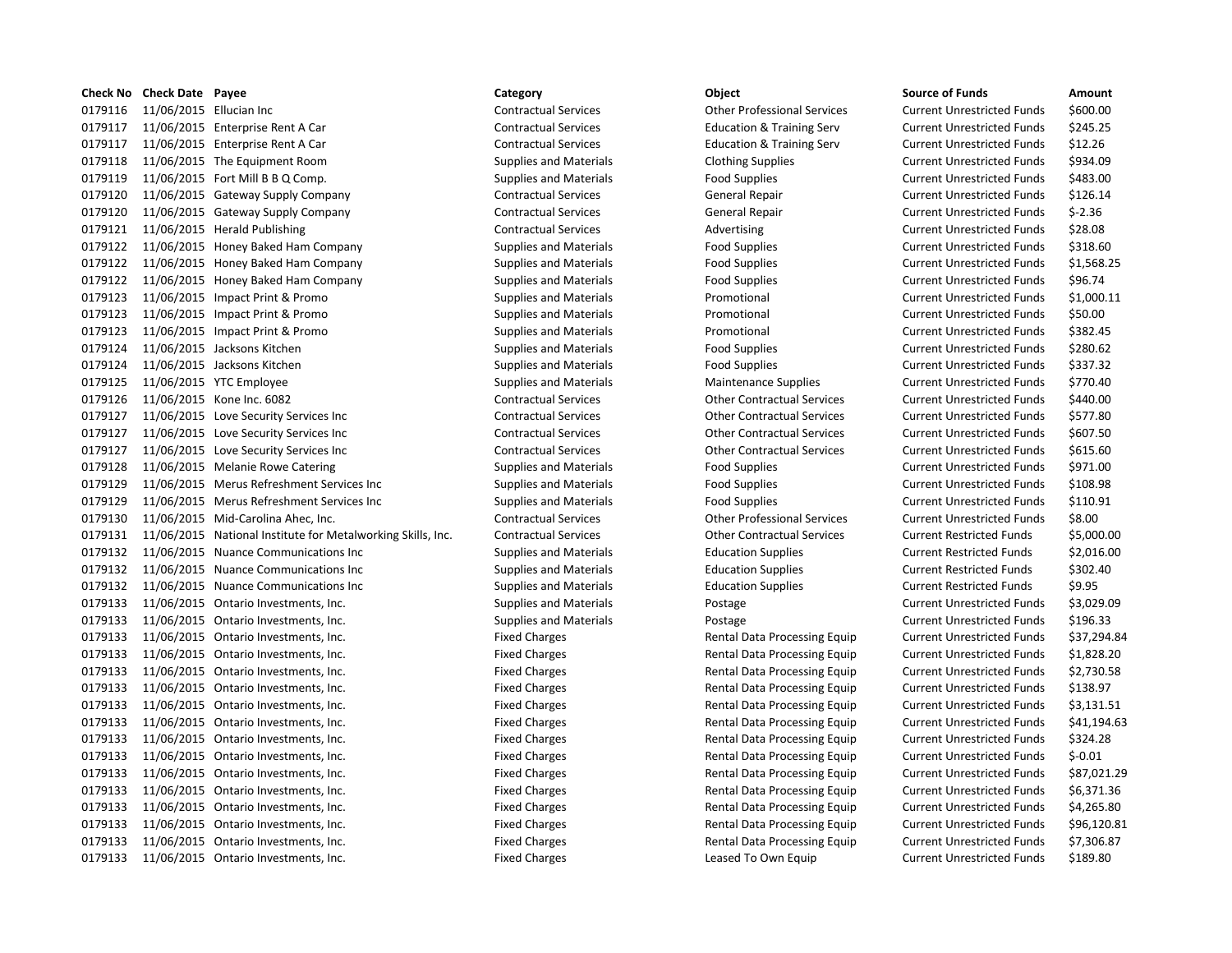|         | <b>Check No Check Date Payee</b> |                                                | Category                      | Object                             | <b>Source of Funds</b>            | Amount     |
|---------|----------------------------------|------------------------------------------------|-------------------------------|------------------------------------|-----------------------------------|------------|
| 0179133 |                                  | 11/06/2015 Ontario Investments, Inc.           | <b>Fixed Charges</b>          | Leased To Own Equip                | <b>Current Unrestricted Funds</b> | \$196.64   |
| 0179134 | 11/06/2015 Panera Llc            |                                                | <b>Supplies and Materials</b> | <b>Food Supplies</b>               | <b>Current Unrestricted Funds</b> | \$85.76    |
| 0179134 | 11/06/2015 Panera Llc            |                                                | <b>Supplies and Materials</b> | <b>Food Supplies</b>               | <b>Current Unrestricted Funds</b> | \$435.16   |
| 0179135 |                                  | 11/06/2015 P B Appleton Customer Care Serv     | <b>Supplies and Materials</b> | Postage                            | <b>Current Unrestricted Funds</b> | \$203.30   |
| 0179136 |                                  | 11/06/2015 Porter Paints                       | <b>Contractual Services</b>   | <b>General Repair</b>              | <b>Current Unrestricted Funds</b> | \$105.93   |
| 0179136 |                                  | 11/06/2015 Porter Paints                       | <b>Contractual Services</b>   | <b>General Repair</b>              | <b>Current Unrestricted Funds</b> | \$225.57   |
| 0179137 |                                  | 11/06/2015 Praxair Distribution Inc            | <b>Supplies and Materials</b> | <b>Education Supplies</b>          | <b>Current Unrestricted Funds</b> | \$253.11   |
| 0179137 |                                  | 11/06/2015 Praxair Distribution Inc            | <b>Supplies and Materials</b> | <b>Education Supplies</b>          | <b>Current Unrestricted Funds</b> | \$542.02   |
| 0179137 |                                  | 11/06/2015 Praxair Distribution Inc            | <b>Supplies and Materials</b> | <b>Education Supplies</b>          | <b>Current Unrestricted Funds</b> | \$24.61    |
| 0179137 |                                  | 11/06/2015 Praxair Distribution Inc            | <b>Supplies and Materials</b> | <b>Education Supplies</b>          | <b>Current Unrestricted Funds</b> | \$508.98   |
| 0179137 |                                  | 11/06/2015 Praxair Distribution Inc            | <b>Supplies and Materials</b> | <b>Education Supplies</b>          | <b>Current Unrestricted Funds</b> | \$297.64   |
| 0179138 |                                  | 11/06/2015 Quality Cleaning Janitorial Service | <b>Contractual Services</b>   | <b>Other Professional Services</b> | <b>Current Unrestricted Funds</b> | \$395.00   |
| 0179139 |                                  | 11/06/2015 Katherine R. Simpson                | <b>Contractual Services</b>   | <b>Other Professional Services</b> | <b>Current Unrestricted Funds</b> | \$975.00   |
| 0179140 |                                  | 11/06/2015 Siteimprove, Inc.                   | <b>Contractual Services</b>   | <b>Other Contractual Services</b>  | <b>Current Unrestricted Funds</b> | \$2,540.00 |
| 0179140 |                                  | 11/06/2015 Siteimprove, Inc.                   | <b>Contractual Services</b>   | <b>Other Professional Services</b> | <b>Current Unrestricted Funds</b> | \$2,540.00 |
| 0179141 | 11/06/2015 Snipes                |                                                | <b>Supplies and Materials</b> | Janitorial Supplies                | <b>Current Unrestricted Funds</b> | \$206.72   |
| 0179142 |                                  | 11/06/2015 Softdocs Inc                        | <b>Contractual Services</b>   | <b>Other Contractual Services</b>  | <b>Current Unrestricted Funds</b> | \$7,596.00 |
| 0179143 | 11/06/2015 Staffmark             |                                                | <b>Contractual Services</b>   | <b>Other Contractual Services</b>  | <b>Current Unrestricted Funds</b> | \$293.20   |
| 0179143 | 11/06/2015 Staffmark             |                                                | <b>Contractual Services</b>   | <b>Other Contractual Services</b>  | <b>Current Unrestricted Funds</b> | \$293.20   |
| 0179143 | 11/06/2015 Staffmark             |                                                | <b>Contractual Services</b>   | <b>Other Contractual Services</b>  | <b>Current Unrestricted Funds</b> | \$293.20   |
| 0179143 | 11/06/2015 Staffmark             |                                                | <b>Contractual Services</b>   | <b>Other Professional Services</b> | <b>Current Unrestricted Funds</b> | \$293.20   |
| 0179143 | 11/06/2015 Staffmark             |                                                | <b>Contractual Services</b>   | <b>Other Professional Services</b> | <b>Current Unrestricted Funds</b> | \$293.20   |
| 0179143 | 11/06/2015 Staffmark             |                                                | <b>Contractual Services</b>   | <b>Other Contractual Services</b>  | <b>Current Unrestricted Funds</b> | \$509.36   |
| 0179143 | 11/06/2015 Staffmark             |                                                | <b>Contractual Services</b>   | <b>Other Contractual Services</b>  | <b>Current Unrestricted Funds</b> | \$509.36   |
| 0179143 | 11/06/2015 Staffmark             |                                                | <b>Contractual Services</b>   | <b>Other Contractual Services</b>  | <b>Current Unrestricted Funds</b> | \$509.36   |
| 0179144 |                                  | 11/06/2015 Stripe Masters                      | <b>Contractual Services</b>   | <b>General Repair</b>              | <b>Current Unrestricted Funds</b> | \$775.00   |
| 0179145 |                                  | 11/06/2015 Uni Guard Security Agency Inc       | <b>Contractual Services</b>   | <b>Other Contractual Services</b>  | <b>Current Unrestricted Funds</b> | \$76.00    |
| 0179146 |                                  | 11/06/2015 Unifirst Corporation                | <b>Contractual Services</b>   | <b>Other Professional Services</b> | <b>Current Unrestricted Funds</b> | \$88.04    |
| 0179147 |                                  | 11/06/2015 Joe L Versen Appraisals Llc         | <b>Contractual Services</b>   | <b>Other Professional Services</b> | <b>Unexpended Plant</b>           | \$1,000.00 |
| 0179148 |                                  | 11/06/2015 White Office Furniture              | <b>Contractual Services</b>   | <b>Other Professional Services</b> | Unexpended Plant                  | \$900.00   |
| 0179148 |                                  | 11/06/2015 White Office Furniture              | <b>Contractual Services</b>   | <b>Other Professional Services</b> | <b>Unexpended Plant</b>           | \$450.00   |
| 0179148 |                                  | 11/06/2015 White Office Furniture              | <b>Contractual Services</b>   | <b>Other Professional Services</b> | <b>Unexpended Plant</b>           | \$450.00   |
| 0179149 |                                  | 11/06/2015 Xerox Corporation                   | <b>Fixed Charges</b>          | Leased To Own Equip                | <b>Current Unrestricted Funds</b> | \$1,190.01 |
| 0179149 |                                  | 11/06/2015 Xerox Corporation                   | <b>Fixed Charges</b>          | Leased To Own Equip                | <b>Current Unrestricted Funds</b> | \$732.70   |
| 0179150 |                                  | 11/09/2015 Jacksons Kitchen                    | <b>Supplies and Materials</b> | <b>Food Supplies</b>               | <b>Current Unrestricted Funds</b> | \$4,691.47 |
| 0179151 |                                  | 11/09/2015 Office of Insurance Services        | <b>Current Liabilities</b>    | State Dental Employee              | <b>Current Unrestricted Funds</b> | \$4,764.72 |
| 0179151 |                                  | 11/09/2015 Office of Insurance Services        | <b>Current Liabilities</b>    | <b>Tobacco Surcharge</b>           | <b>Current Unrestricted Funds</b> | \$980.00   |
| 0179151 |                                  | 11/09/2015 Office of Insurance Services        | <b>Current Liabilities</b>    | Dental Plus Employee               | <b>Current Unrestricted Funds</b> | \$4,357.62 |
| 0179151 |                                  | 11/09/2015 Office of Insurance Services        | <b>Current Liabilities</b>    | State Vison Plan                   | <b>Current Unrestricted Funds</b> | \$1,850.24 |
| 0179151 |                                  | 11/09/2015 Office of Insurance Services        | <b>Current Liabilities</b>    | State Insurance Employee           | <b>Current Unrestricted Funds</b> | \$176,337. |
| 0179151 |                                  | 11/09/2015 Office of Insurance Services        | <b>Current Liabilities</b>    | State Opt Life                     | <b>Current Unrestricted Funds</b> | \$5,035.18 |
| 0179151 |                                  | 11/09/2015 Office of Insurance Services        | <b>Current Liabilities</b>    | Dep Life Insurance                 | <b>Current Unrestricted Funds</b> | \$97.90    |
| 0179151 |                                  | 11/09/2015 Office of Insurance Services        | <b>Current Liabilities</b>    | Supp Long Term Disability          | <b>Current Unrestricted Funds</b> | \$1,801.02 |
|         |                                  | 0179152 11/09/2015 U.S. Postal Service         | <b>Supplies and Materials</b> | Postage                            | <b>Current Unrestricted Funds</b> | \$915.25   |
|         |                                  | 0179157 11/10/2015 Cherry Tree, LLC            | <b>Fixed Charges</b>          | <b>Rent Non State</b>              | <b>Current Unrestricted Funds</b> | \$8.532.50 |

# Fixed Charges **11/2015** Leased To Own Equip Current Unrestricted Funds \$196.64 0179134 11/06/2015 Panera Llc Supplies and Materials Food Supplies Current Unrestricted Funds \$85.76 Supplies and Materials **11/2015 CODE CURR CONTENT** Current Unrestricted Funds 5435.16 Supplies and Materials **Supplies and Materials** Postage Current Current Unrestricted Funds \$203.30 Contractual Services **11/06/2015 Contractual Services** General Repair Current Unrestricted Funds \$105.93 0179136 11/06/2015 Porter Paints Contractual Services General Repair Current Unrestricted Funds \$225.57 Supplies and Materials **Education Supplies Current Unrestricted Funds** \$253.11 0179137 11/06/2015 Praxair Distribution Inc Supplies and Materials Education Supplies Current Unrestricted Funds \$542.02 Supplies and Materials **Education Supplies 6 A. A. A. S. A. A. A. A. S. A. A. S. A. S. A. S. A. S. A. S. A. S. A. S. A. S. A. S. A. S. A. S. A. S. A. S. A. S. A. S. A. S. A. S. A. S. A. S. A. S. A. S. A. S. A. S. A. S. A.** 0179137 11/06/2015 Praxair Distribution Inc Supplies and Materials Education Supplies Current Unrestricted Funds \$508.98 Supplies and Materials **Education Supplies Current Unrestricted Funds** \$297.64 0179138 11/06/2015 Quality Cleaning Janitorial Service Contractual Services Other Professional Services Current Unrestricted Funds \$395.00 Contractual Services **Current Contractual Services** Current Unrestricted Funds \$975.00 0179140 11/06/2015 Siteimprove, Inc. Contractual Services Other Contractual Services Current Unrestricted Funds \$2,540.00 0179140 11/06/2015 Siteimprove, Inc. Contractual Services Other Professional Services Current Unrestricted Funds \$2,540.00 0179141 11/06/2015 Snipes Supplies and Materials Janitorial Supplies Current Unrestricted Funds \$206.72 0179142 11/06/2015 Softdocs Inc Contractual Services Other Contractual Services Current Unrestricted Funds \$7,596.00 0179143 11/06/2015 Staffmark Contractual Services Other Contractual Services Current Unrestricted Funds \$293.20 0179143 11/06/2015 Staffmark Contractual Services Other Contractual Services Current Unrestricted Funds \$293.20 0179143 11/06/2015 Staffmark Contractual Services Other Contractual Services Current Unrestricted Funds \$293.20 Contractual Services **11/06/2015** Other Professional Services Current Unrestricted Funds \$293.20 0179143 11/06/2015 Staffmark Contractual Services Other Professional Services Current Unrestricted Funds \$293.20 Contractual Services **11/06/2014** Other Contractual Services Current Unrestricted Funds \$509.36 0179143 11/06/2015 Staffmark Contractual Services Other Contractual Services Current Unrestricted Funds \$509.36 Contractual Services **11/06/2015 Contractual Services** Current Unrestricted Funds \$509.36 0179144 11/06/2015 Stripe Masters Contractual Services General Repair Current Unrestricted Funds \$775.00 Contractual Services **11/06/2015 Universe Contractual Services** Current Unrestricted Funds \$76.00 0179146 11/06/2015 Unifirst Corporation Contractual Services Other Professional Services Current Unrestricted Funds \$88.04 Contractual Services **11,000.00** Other Professional Services Unexpended Plant \$1,000.00 Contractual Services **11/06/2015** Other Professional Services Unexpended Plant \$900.00 Contractual Services **11/06/2014** Other Professional Services Unexpended Plant \$450.00 0179148 11/06/2015 White Office Furniture Contractual Services Other Professional Services Unexpended Plant \$450.00 Fixed Charges The Charges Leased To Own Equip Current Unrestricted Funds \$1,190.01 Fixed Charges The Leased To Own Equip Current Unrestricted Funds \$732.70 0179151 11/09/2015 Office of Insurance Services Current Liabilities State Dental Employee Current Unrestricted Funds \$4,764.72 0179151 11/09/2015 Office of Insurance Services Current Liabilities Tobacco Surcharge Current Unrestricted Funds \$980.00 0179151 11/09/2015 Office of Insurance Services Current Liabilities Dental Plus Employee Current Unrestricted Funds \$4,357.62 0179151 11/09/2015 Office of Insurance Services Current Liabilities State Vison Plan Current Unrestricted Funds \$1,850.24 0179151 11/09/2015 Office of Insurance Services Current Liabilities State Insurance Employee Current Unrestricted Funds \$176,337.00 Ourrent Liabilities **Current Liabilities** State Opt Life **Current Unrestricted Funds** \$5,035.18 0179151 11/09/2015 Office of Insurance Services Current Liabilities Dep Life Insurance Current Unrestricted Funds \$97.90 0179151 11/09/2015 Office of Insurance Services Current Liabilities Supp Long Term Disability Current Unrestricted Funds \$1,801.02 0179152 11/09/2015 U.S. Postal Service Supplies and Materials Postage Current Unrestricted Funds \$915.25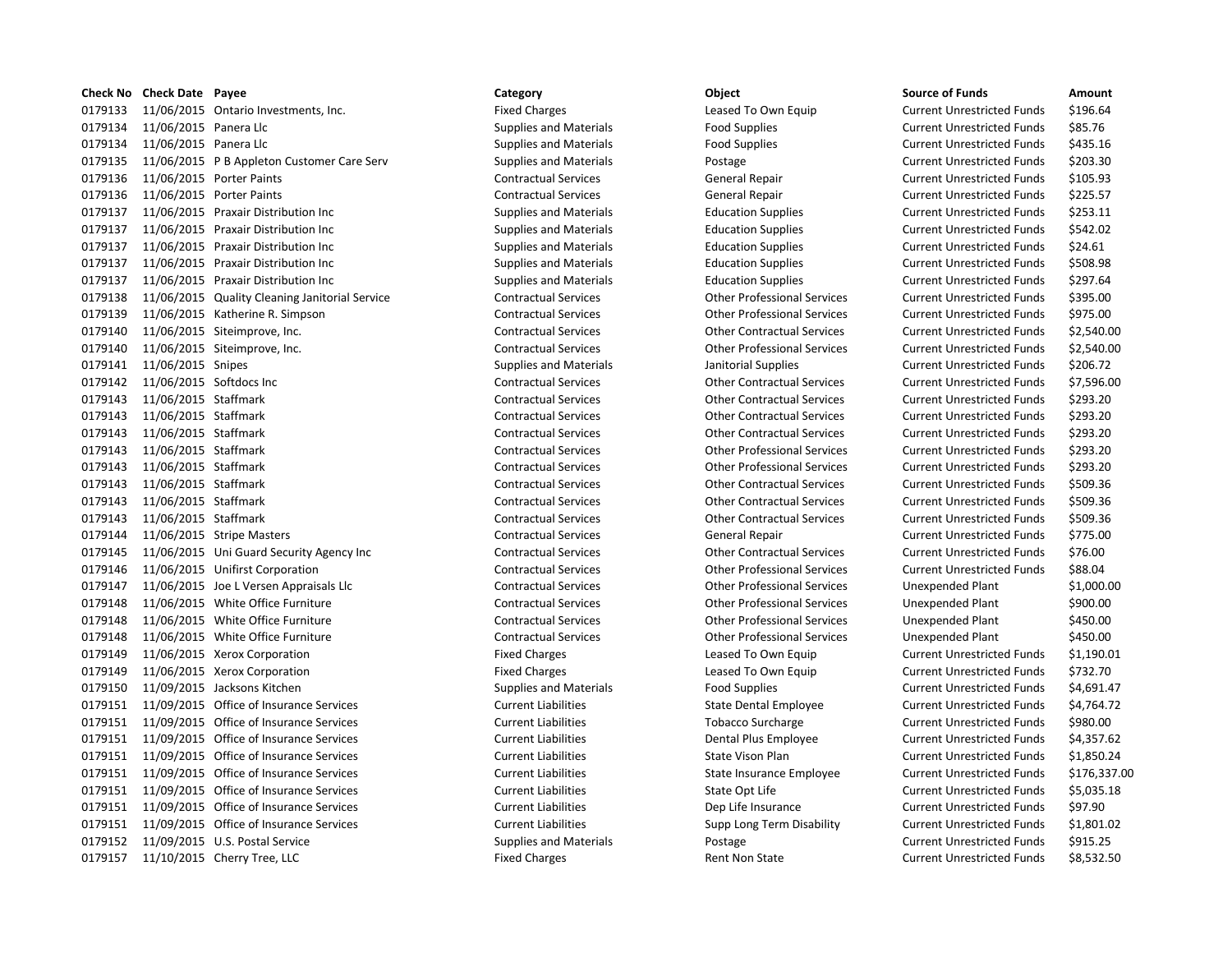| Check No | <b>Check Date Payee</b> |                                                | Category                      | Object                               | <b>Source of Funds</b>            | Amount     |
|----------|-------------------------|------------------------------------------------|-------------------------------|--------------------------------------|-----------------------------------|------------|
| 0179158  | 11/10/2015 Panera Llc   |                                                | <b>Supplies and Materials</b> | <b>Food Supplies</b>                 | <b>Current Unrestricted Funds</b> | \$103.23   |
| 0179158  | 11/10/2015 Panera Llc   |                                                | <b>Supplies and Materials</b> | <b>Food Supplies</b>                 | <b>Current Unrestricted Funds</b> | \$87.18    |
| 0179158  | 11/10/2015 Panera Llc   |                                                | <b>Supplies and Materials</b> | <b>Food Supplies</b>                 | <b>Current Unrestricted Funds</b> | \$152.58   |
| 0179158  | 11/10/2015 Panera Llc   |                                                | <b>Supplies and Materials</b> | Food Supplies                        | <b>Current Unrestricted Funds</b> | \$23.13    |
| 0179159  |                         | 11/10/2015 Sysco Food Services of Charlotte Ll | <b>Supplies and Materials</b> | <b>Food Supplies</b>                 | <b>Current Unrestricted Funds</b> | \$1,581.28 |
| 0179159  |                         | 11/10/2015 Sysco Food Services of Charlotte LI | <b>Supplies and Materials</b> | <b>Food Supplies</b>                 | <b>Current Unrestricted Funds</b> | \$1,348.98 |
| 0179159  |                         | 11/10/2015 Sysco Food Services of Charlotte Ll | <b>Supplies and Materials</b> | Food Supplies                        | <b>Current Unrestricted Funds</b> | \$1,444.32 |
| 0179159  |                         | 11/10/2015 Sysco Food Services of Charlotte Ll | <b>Supplies and Materials</b> | <b>Food Supplies</b>                 | <b>Current Unrestricted Funds</b> | \$514.86   |
| 0179160  |                         | 11/10/2015 York Technical College Foundation   | <b>Fixed Charges</b>          | <b>Rent Non State</b>                | <b>Current Unrestricted Funds</b> | \$1,666.66 |
| 0179160  |                         | 11/10/2015 York Technical College Foundation   | <b>Fixed Charges</b>          | Rent Non State                       | <b>Current Unrestricted Funds</b> | \$3,082.37 |
| 0179160  |                         | 11/10/2015 York Technical College Foundation   | <b>Fixed Charges</b>          | Rent Non State                       | <b>Current Unrestricted Funds</b> | \$1,607.53 |
| 0179165  |                         | 11/13/2015 SoundExchange                       | <b>Contractual Services</b>   | <b>Promotional Services</b>          | <b>Current Unrestricted Funds</b> | \$500.00   |
| 0179166  |                         | 11/13/2015 Comporium                           | <b>Contractual Services</b>   | Telephone                            | <b>Current Unrestricted Funds</b> | \$14,267.4 |
| 0179169  |                         | 11/16/2015 Department of Administration        | <b>Contractual Services</b>   | <b>Education &amp; Training Serv</b> | <b>Current Unrestricted Funds</b> | \$4,200.00 |
| 0179170  |                         | 11/16/2015 Dene D. DuPre                       | <b>Contractual Services</b>   | <b>Education &amp; Training Serv</b> | <b>Current Unrestricted Funds</b> | \$92.00    |
| 0179171  |                         | 11/16/2015 Good Folks of York County           | <b>Supplies and Materials</b> | <b>Other Supplies</b>                | <b>Current Unrestricted Funds</b> | \$1,000.00 |
| 0179173  |                         | 11/16/2015 American Assoc of Community College | <b>Fixed Charges</b>          | Dues & Membership Fees               | <b>Current Unrestricted Funds</b> | \$50.00    |
| 0179174  |                         | 11/17/2015 Davis & Floyd, Inc.                 | Permanent Improvements        | Fees, Arch, Eng & Other              | Unexpended Plant                  | \$3,919.00 |
| 0179174  |                         | 11/17/2015 Davis & Floyd, Inc.                 | Permanent Improvements        | Reimbursables                        | <b>Unexpended Plant</b>           | \$265.65   |
| 0179193  |                         | 11/18/2015 Chester Metropolitan District       | <b>Contractual Services</b>   | <b>Utilities</b>                     | <b>Current Unrestricted Funds</b> | \$87.91    |
| 0179193  |                         | 11/18/2015 Chester Metropolitan District       | <b>Contractual Services</b>   | <b>Utilities</b>                     | <b>Current Unrestricted Funds</b> | \$294.29   |
| 0179194  |                         | 11/19/2015 Bank of America                     | <b>Current Liabilities</b>    | A/P Bank of America                  | <b>Current Unrestricted Funds</b> | \$152,711. |
| 0179200  |                         | 11/20/2015 American Airlines, Inc.             | Travel                        | Out of State Air Trans               | <b>Current Unrestricted Funds</b> | \$436.20   |
| 0179200  |                         | 11/20/2015 American Airlines, Inc.             | Travel                        | Out of State Air Trans               | <b>Current Unrestricted Funds</b> | \$30.00    |
| 0179200  |                         | 11/20/2015 American Airlines, Inc.             | Travel                        | Out of State Air Trans               | <b>Current Unrestricted Funds</b> | \$592.70   |
| 0179204  |                         | 11/20/2015 Business Card                       | Travel                        | Out of State Air Trans               | <b>Current Unrestricted Funds</b> | \$50.00    |
| 0179204  |                         | 11/20/2015 Business Card                       | Travel                        | Out of State Air Trans               | <b>Current Unrestricted Funds</b> | \$25.00    |
| 0179204  |                         | 11/20/2015 Business Card                       | Travel                        | Out of State Air Trans               | <b>Current Unrestricted Funds</b> | \$50.00    |
| 0179204  |                         | 11/20/2015 Business Card                       | Travel                        | In State Lodging                     | <b>Current Unrestricted Funds</b> | \$477.94   |
| 0179204  |                         | 11/20/2015 Business Card                       | Travel                        | In State Lodging                     | <b>Current Unrestricted Funds</b> | \$195.36   |
| 0179204  |                         | 11/20/2015 Business Card                       | Travel                        | Out of State Lodging                 | <b>Current Unrestricted Funds</b> | \$393.76   |
| 0179204  |                         | 11/20/2015 Business Card                       | Travel                        | Out of State Lodging                 | <b>Current Unrestricted Funds</b> | \$487.20   |
| 0179204  |                         | 11/20/2015 Business Card                       | Travel                        | Out of State Lodging                 | <b>Current Unrestricted Funds</b> | \$303.54   |
| 0179204  |                         | 11/20/2015 Business Card                       | Travel                        | Out of State Lodging                 | <b>Current Unrestricted Funds</b> | \$303.54   |
| 0179204  |                         | 11/20/2015 Business Card                       | <b>Contractual Services</b>   | <b>Other Contractual Services</b>    | <b>Current Unrestricted Funds</b> | \$480.67   |
| 0179204  |                         | 11/20/2015 Business Card                       | Travel                        | In State Lodging                     | <b>Current Unrestricted Funds</b> | \$340.40   |
| 0179204  |                         | 11/20/2015 Business Card                       | Travel                        | In State Lodging                     | <b>Current Unrestricted Funds</b> | \$340.40   |
| 0179204  |                         | 11/20/2015 Business Card                       | Travel                        | Out of State Other Trans             | <b>Current Unrestricted Funds</b> | \$76.36    |
| 0179204  |                         | 11/20/2015 Business Card                       | Travel                        | Out of State Other Trans             | <b>Current Unrestricted Funds</b> | \$27.00    |
| 0179204  |                         | 11/20/2015 Business Card                       | Travel                        | Out of State Misc Travel             | <b>Current Unrestricted Funds</b> | \$51.00    |
| 0179204  |                         | 11/20/2015 Business Card                       | Travel                        | Out of State Misc Travel             | <b>Current Unrestricted Funds</b> | \$48.00    |
| 0179204  |                         | 11/20/2015 Business Card                       | Travel                        | Out of State Misc Travel             | <b>Current Unrestricted Funds</b> | \$34.00    |
| 0179204  |                         | 11/20/2015 Business Card                       | Travel                        | Out of State Lodging                 | <b>Current Restricted Funds</b>   | \$1,214.27 |
| 0179204  |                         | 11/20/2015 Business Card                       | Travel                        | In State Lodging                     | <b>Current Unrestricted Funds</b> | \$304.90   |
| 0179204  |                         | 11/20/2015 Business Card                       | Travel                        | In State Misc Travel Exp             | <b>Current Unrestricted Funds</b> | \$32.00    |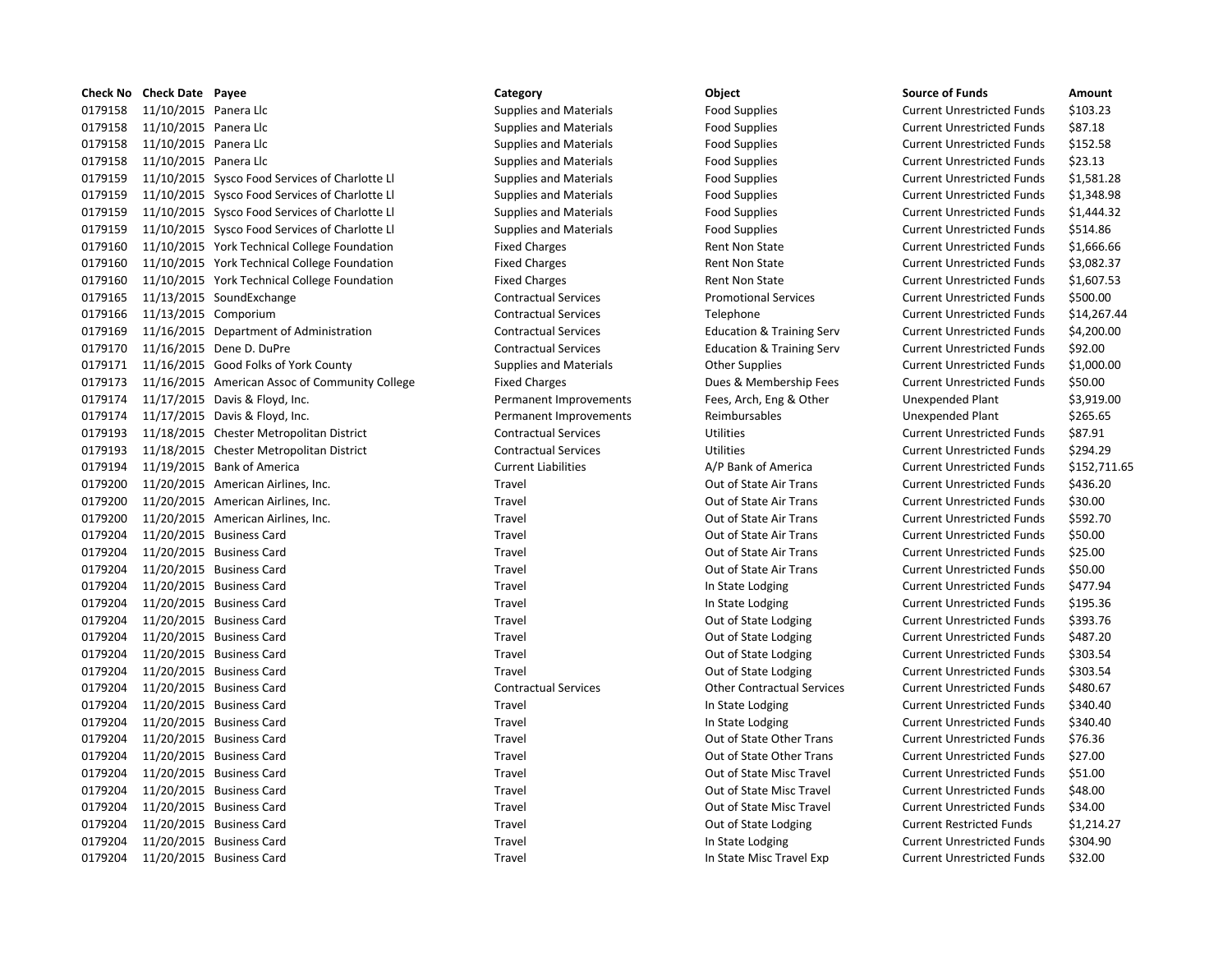|         | <b>Check No Check Date Payee</b> |                                                | Category                      | Object                             | <b>Source of Funds</b>            | Amount    |
|---------|----------------------------------|------------------------------------------------|-------------------------------|------------------------------------|-----------------------------------|-----------|
| 0179204 |                                  | 11/20/2015 Business Card                       | Travel                        | In State Misc Travel Exp           | <b>Current Unrestricted Funds</b> | \$34.00   |
| 0179205 |                                  | 11/20/2015 City Club of Rock Hill              | <b>Fixed Charges</b>          | Dues & Membership Fees             | <b>Current Unrestricted Funds</b> | \$33.33   |
| 0179216 |                                  | 11/20/2015 Tcp Trainco Inc                     | Travel                        | Out of State Registration Fees     | <b>Current Unrestricted Funds</b> | \$990.00  |
| 0179216 |                                  | 11/20/2015 Tcp Trainco Inc                     | Travel                        | Out of State Registration Fees     | <b>Current Unrestricted Funds</b> | \$990.00  |
| 0179218 |                                  | 11/24/2015 Adams Outdoor Advertising of Nc     | <b>Contractual Services</b>   | Advertising                        | <b>Current Unrestricted Funds</b> | \$1,650.0 |
| 0179219 |                                  | 11/24/2015 Advanced Door Systems               | <b>Contractual Services</b>   | <b>Other Professional Services</b> | <b>Current Unrestricted Funds</b> | \$380.00  |
| 0179220 |                                  | 11/24/2015 Ambassador Book Service, Inc.       | Equipment                     | Library Books, Maps & Film         | <b>Current Unrestricted Funds</b> | \$317.80  |
| 0179220 |                                  | 11/24/2015 Ambassador Book Service, Inc.       | Equipment                     | Library Books, Maps & Film         | <b>Current Unrestricted Funds</b> | \$221.61  |
| 0179221 |                                  | 11/24/2015 Ameripride Services Inc             | <b>Supplies and Materials</b> | <b>Major Supplies</b>              | <b>Current Unrestricted Funds</b> | \$71.51   |
| 0179221 |                                  | 11/24/2015 Ameripride Services Inc             | <b>Supplies and Materials</b> | <b>Major Supplies</b>              | <b>Current Unrestricted Funds</b> | \$200.47  |
| 0179222 |                                  | 11/24/2015 Anderson Stamp and Engraving        | <b>Supplies and Materials</b> | <b>Other Supplies</b>              | <b>Current Unrestricted Funds</b> | \$69.93   |
| 0179223 |                                  | 11/24/2015 Baker and Taylor                    | Equipment                     | Library Books, Maps & Film         | <b>Current Unrestricted Funds</b> | \$132.33  |
| 0179223 |                                  | 11/24/2015 Baker and Taylor                    | Equipment                     | Library Books, Maps & Film         | <b>Current Unrestricted Funds</b> | \$3,200.1 |
| 0179223 |                                  | 11/24/2015 Baker and Taylor                    | Equipment                     | Library Books, Maps & Film         | <b>Current Unrestricted Funds</b> | \$477.36  |
| 0179223 |                                  | 11/24/2015 Baker and Taylor                    | Equipment                     | Library Books, Maps & Film         | <b>Current Unrestricted Funds</b> | \$20.86   |
| 0179224 |                                  | 11/24/2015 Burgess Sales & Supply              | <b>Contractual Services</b>   | <b>General Repair</b>              | <b>Current Unrestricted Funds</b> | \$607.23  |
| 0179225 | 11/24/2015 C C Dickson           |                                                | <b>Contractual Services</b>   | General Repair                     | <b>Current Unrestricted Funds</b> | \$147.38  |
| 0179225 | 11/24/2015 C C Dickson           |                                                | <b>Contractual Services</b>   | <b>General Repair</b>              | <b>Current Unrestricted Funds</b> | $$-26.97$ |
| 0179225 | 11/24/2015 C C Dickson           |                                                | <b>Contractual Services</b>   | <b>General Repair</b>              | <b>Current Unrestricted Funds</b> | $S-73.44$ |
| 0179226 |                                  | 11/24/2015 Canon Solutions America Inc         | <b>Supplies and Materials</b> | Photocopy Supplies                 | <b>Current Unrestricted Funds</b> | \$90.36   |
| 0179226 |                                  | 11/24/2015 Canon Solutions America Inc         | <b>Fixed Charges</b>          | Leased To Own Equip                | <b>Current Unrestricted Funds</b> | \$1,712.5 |
| 0179226 |                                  | 11/24/2015 Canon Solutions America Inc         | <b>Fixed Charges</b>          | Leased To Own Equip                | <b>Current Unrestricted Funds</b> | \$293.37  |
| 0179226 |                                  | 11/24/2015 Canon Solutions America Inc         | <b>Fixed Charges</b>          | Leased To Own Equip                | <b>Current Unrestricted Funds</b> | \$1,318.2 |
| 0179226 |                                  | 11/24/2015 Canon Solutions America Inc         | <b>Fixed Charges</b>          | Leased To Own Equip                | <b>Current Unrestricted Funds</b> | \$56.65   |
| 0179226 |                                  | 11/24/2015 Canon Solutions America Inc         | <b>Supplies and Materials</b> | <b>Photocopy Supplies</b>          | <b>Current Unrestricted Funds</b> | \$383.57  |
| 0179227 |                                  | 11/24/2015 Caretaker Management Service Inc    | <b>Contractual Services</b>   | <b>Other Professional Services</b> | <b>Current Unrestricted Funds</b> | \$950.00  |
| 0179227 |                                  | 11/24/2015 Caretaker Management Service Inc    | <b>Contractual Services</b>   | <b>Other Contractual Services</b>  | <b>Current Unrestricted Funds</b> | \$1,205.0 |
| 0179228 |                                  | 11/24/2015 Chef's Catering                     | <b>Supplies and Materials</b> | <b>Food Supplies</b>               | <b>Current Unrestricted Funds</b> | \$1,916.8 |
| 0179229 |                                  | 11/24/2015 City of Rock Hill                   | <b>Supplies and Materials</b> | Fuel                               | <b>Current Unrestricted Funds</b> | \$1,297.4 |
| 0179230 |                                  | 11/24/2015 Cox's Rock Hill Inc                 | <b>Contractual Services</b>   | <b>Other Professional Services</b> | <b>Current Unrestricted Funds</b> | \$1,100.0 |
| 0179231 | 11/24/2015 Dawa Inc              |                                                | Permanent Improvements        | Other Permanent Imp                | <b>Unexpended Plant</b>           | \$5,200.0 |
| 0179232 |                                  | 11/24/2015 Drums Tire & Battery Service        | <b>Contractual Services</b>   | <b>General Repair</b>              | <b>Current Unrestricted Funds</b> | $$-37.45$ |
| 0179232 |                                  | 11/24/2015 Drums Tire & Battery Service        | <b>Contractual Services</b>   | Motor Vehicle Repair               | <b>Current Unrestricted Funds</b> | \$457.50  |
| 0179233 |                                  | 11/24/2015 Eastern Refrigeration Service, Inc. | <b>Contractual Services</b>   | <b>Other Professional Services</b> | <b>Current Unrestricted Funds</b> | \$254.00  |
| 0179234 |                                  | 11/24/2015 Education to Go                     | <b>Contractual Services</b>   | <b>Other Professional Services</b> | <b>Current Unrestricted Funds</b> | \$1,195.0 |
| 0179234 |                                  | 11/24/2015 Education to Go                     | <b>Contractual Services</b>   | <b>Other Professional Services</b> | <b>Current Unrestricted Funds</b> | \$5,495.0 |
| 0179235 | 11/24/2015 Ellucian Inc          |                                                | <b>Contractual Services</b>   | <b>Other Professional Services</b> | <b>Current Unrestricted Funds</b> | \$7,348.5 |
| 0179235 | 11/24/2015 Ellucian Inc          |                                                | <b>Contractual Services</b>   | <b>Other Professional Services</b> | <b>Current Unrestricted Funds</b> | \$1,208.8 |
| 0179236 |                                  | 11/24/2015 Galls, an Aramark Company           | <b>Supplies and Materials</b> | <b>Clothing Supplies</b>           | <b>Current Unrestricted Funds</b> | \$107.37  |
| 0179237 |                                  | 11/24/2015 Honey Baked Ham Company             | <b>Supplies and Materials</b> | <b>Food Supplies</b>               | <b>Current Unrestricted Funds</b> | \$202.95  |
| 0179238 |                                  | 11/24/2015 Interstate Towing and Recovery      | <b>Contractual Services</b>   | <b>Other Professional Services</b> | <b>Current Unrestricted Funds</b> | \$65.00   |
| 0179239 |                                  | 11/24/2015 Jacksons Kitchen                    | <b>Supplies and Materials</b> | <b>Food Supplies</b>               | <b>Current Unrestricted Funds</b> | \$314.37  |
| 0179239 |                                  | 11/24/2015 Jacksons Kitchen                    | <b>Supplies and Materials</b> | <b>Food Supplies</b>               | <b>Current Unrestricted Funds</b> | \$300.87  |
| 0179239 |                                  | 11/24/2015 Jacksons Kitchen                    | <b>Supplies and Materials</b> | <b>Food Supplies</b>               | <b>Current Unrestricted Funds</b> | \$291.41  |
| 0179239 |                                  | 11/24/2015 Jacksons Kitchen                    | <b>Supplies and Materials</b> | <b>Food Supplies</b>               | <b>Current Unrestricted Funds</b> | \$314.37  |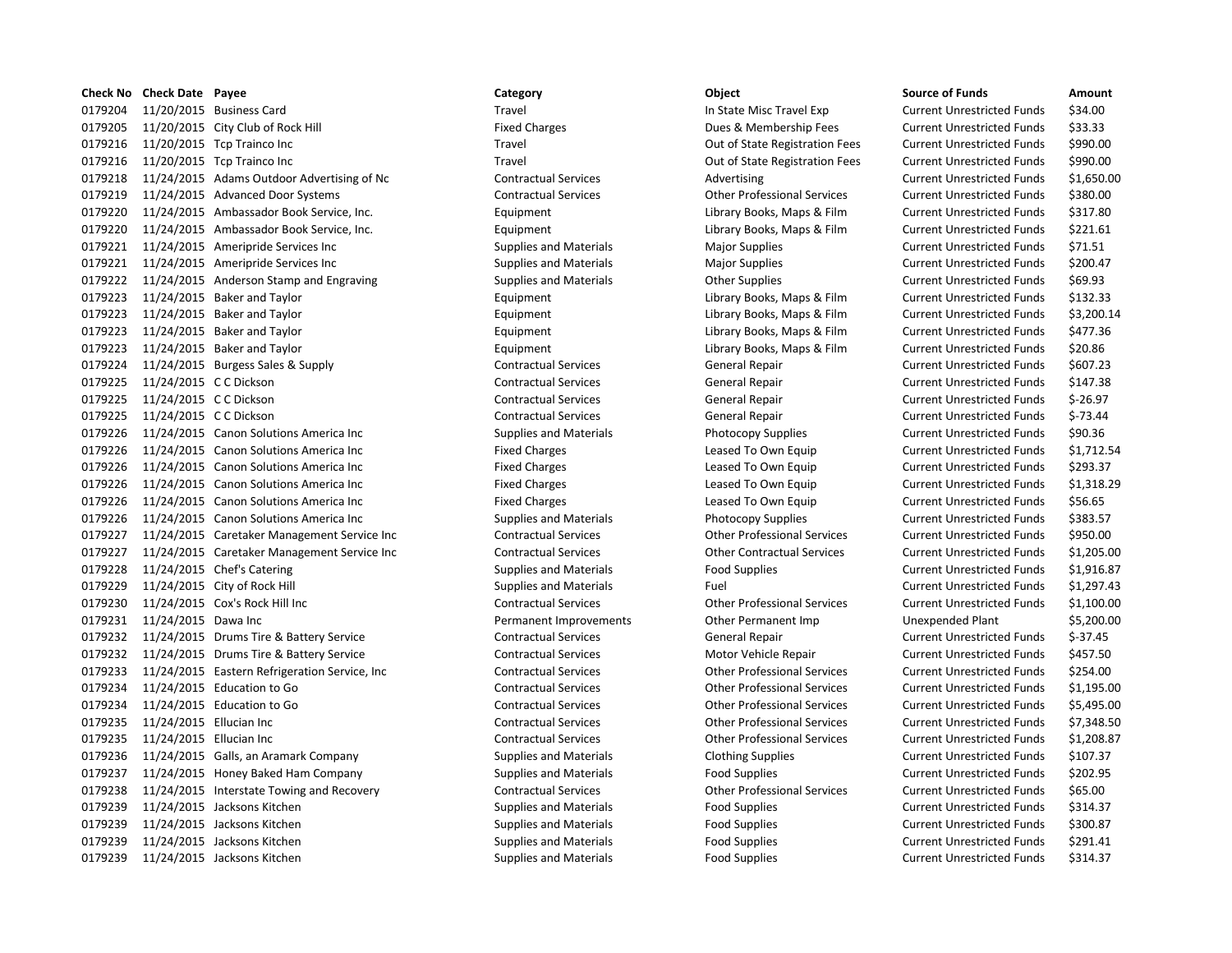|         | Check No Check Date Payee |                                            | Category                      | Object                             | <b>Source of Funds</b>            | Amount     |
|---------|---------------------------|--------------------------------------------|-------------------------------|------------------------------------|-----------------------------------|------------|
| 0179240 |                           | 11/24/2015 Jer Group Inc                   | <b>Contractual Services</b>   | <b>Other Professional Services</b> | <b>Current Unrestricted Funds</b> | \$3,263.00 |
| 0179241 |                           | 11/24/2015 Johnson Controls Inc            | <b>Contractual Services</b>   | <b>Other Contractual Services</b>  | <b>Current Unrestricted Funds</b> | \$1,081.60 |
| 0179242 |                           | 11/24/2015 Kone Inc. 6082                  | <b>Contractual Services</b>   | <b>Other Contractual Services</b>  | <b>Current Unrestricted Funds</b> | \$440.00   |
| 0179243 |                           | 11/24/2015 Love Security Services Inc      | <b>Contractual Services</b>   | <b>Other Contractual Services</b>  | <b>Current Unrestricted Funds</b> | \$623.70   |
| 0179243 |                           | 11/24/2015 Love Security Services Inc      | <b>Contractual Services</b>   | <b>Other Contractual Services</b>  | <b>Current Unrestricted Funds</b> | \$602.10   |
| 0179243 |                           | 11/24/2015 Love Security Services Inc      | <b>Contractual Services</b>   | <b>Other Contractual Services</b>  | <b>Current Unrestricted Funds</b> | \$661.50   |
| 0179243 |                           | 11/24/2015 Love Security Services Inc      | <b>Contractual Services</b>   | <b>Other Contractual Services</b>  | <b>Current Unrestricted Funds</b> | \$585.90   |
| 0179244 |                           | 11/24/2015 Lowes Home Centers              | <b>Contractual Services</b>   | <b>General Repair</b>              | <b>Current Unrestricted Funds</b> | \$158.76   |
| 0179245 |                           | 11/24/2015 Melanie Rowe Catering           | <b>Supplies and Materials</b> | <b>Food Supplies</b>               | <b>Current Unrestricted Funds</b> | \$638.00   |
| 0179245 |                           | 11/24/2015 Melanie Rowe Catering           | <b>Supplies and Materials</b> | <b>Food Supplies</b>               | <b>Current Unrestricted Funds</b> | \$952.44   |
| 0179246 |                           | 11/24/2015 Merus Refreshment Services Inc  | <b>Supplies and Materials</b> | <b>Food Supplies</b>               | <b>Current Unrestricted Funds</b> | \$49.22    |
| 0179247 |                           | 11/24/2015 Mid-Carolina Ahec, Inc.         | <b>Contractual Services</b>   | <b>Other Professional Services</b> | <b>Current Unrestricted Funds</b> | \$72.00    |
| 0179248 |                           | 11/24/2015 Ontario Investments, Inc.       | <b>Fixed Charges</b>          | Leased To Own Equip                | <b>Current Unrestricted Funds</b> | \$1,730.13 |
| 0179249 | 11/24/2015 OSS LLC        |                                            | <b>Supplies and Materials</b> | <b>Education Supplies</b>          | <b>Current Restricted Funds</b>   | \$2,936.00 |
| 0179249 | 11/24/2015 OSS LLC        |                                            | <b>Supplies and Materials</b> | <b>Education Supplies</b>          | <b>Current Restricted Funds</b>   | \$180.00   |
| 0179250 | 11/24/2015 Panera Llc     |                                            | <b>Supplies and Materials</b> | <b>Food Supplies</b>               | <b>Current Unrestricted Funds</b> | \$30.50    |
| 0179250 | 11/24/2015 Panera Llc     |                                            | <b>Supplies and Materials</b> | <b>Food Supplies</b>               | <b>Current Unrestricted Funds</b> | \$23.13    |
| 0179250 | 11/24/2015 Panera Llc     |                                            | <b>Supplies and Materials</b> | <b>Food Supplies</b>               | <b>Current Unrestricted Funds</b> | \$23.13    |
| 0179250 | 11/24/2015 Panera Llc     |                                            | <b>Supplies and Materials</b> | <b>Food Supplies</b>               | <b>Current Unrestricted Funds</b> | \$15.25    |
| 0179251 |                           | 11/24/2015 The Pest Bureau                 | <b>Contractual Services</b>   | <b>Other Contractual Services</b>  | <b>Current Unrestricted Funds</b> | \$1,266.00 |
| 0179252 |                           | 11/24/2015 Phillips Staffing               | <b>Contractual Services</b>   | <b>Other Professional Services</b> | <b>Current Unrestricted Funds</b> | \$3,201.00 |
| 0179253 |                           | 11/24/2015 Piedmont East Urgent Care       | <b>Contractual Services</b>   | <b>Other Professional Services</b> | <b>Current Unrestricted Funds</b> | \$190.00   |
| 0179254 |                           | 11/24/2015 Radco Construction Services Inc | <b>Contractual Services</b>   | <b>Other Professional Services</b> | <b>Current Unrestricted Funds</b> | \$1,450.00 |
| 0179255 |                           | 11/24/2015 S F I Electronics Inc           | <b>Contractual Services</b>   | <b>Other Professional Services</b> | <b>Current Unrestricted Funds</b> | \$2,466.00 |
| 0179256 |                           | 11/24/2015 Saf Technologies Inc            | <b>Contractual Services</b>   | <b>Other Contractual Services</b>  | <b>Current Unrestricted Funds</b> | \$2,460.00 |
| 0179257 |                           | 11/24/2015 The Sherwin-Williams Co.        | <b>Contractual Services</b>   | General Repair                     | <b>Current Unrestricted Funds</b> | \$473.69   |
| 0179258 |                           | 11/24/2015 Sign Techniques                 | <b>Contractual Services</b>   | <b>Other Professional Services</b> | <b>Current Unrestricted Funds</b> | \$611.51   |
| 0179258 |                           | 11/24/2015 Sign Techniques                 | <b>Contractual Services</b>   | <b>Other Professional Services</b> | <b>Current Unrestricted Funds</b> | \$38.52    |
| 0179259 |                           | 11/24/2015 Simplex Grinnell Lp             | <b>Contractual Services</b>   | <b>Other Professional Services</b> | <b>Current Unrestricted Funds</b> | \$264.88   |
| 0179260 | 11/24/2015 Snipes         |                                            | <b>Supplies and Materials</b> | Janitorial Supplies                | <b>Current Unrestricted Funds</b> | \$16.00    |
| 0179260 | 11/24/2015 Snipes         |                                            | <b>Supplies and Materials</b> | Janitorial Supplies                | <b>Current Unrestricted Funds</b> | \$31.99    |
| 0179261 |                           | 11/24/2015 Spartanburg Community College   | <b>Contractual Services</b>   | Data Processing Serv               | <b>Current Unrestricted Funds</b> | \$16,241.0 |
| 0179262 | 11/24/2015 Staffmark      |                                            | <b>Contractual Services</b>   | <b>Other Professional Services</b> | <b>Current Unrestricted Funds</b> | \$293.20   |
| 0179262 | 11/24/2015 Staffmark      |                                            | <b>Contractual Services</b>   | <b>Other Professional Services</b> | <b>Current Unrestricted Funds</b> | \$293.20   |
| 0179262 | 11/24/2015 Staffmark      |                                            | <b>Contractual Services</b>   | <b>Other Professional Services</b> | <b>Current Unrestricted Funds</b> | \$293.20   |
| 0179262 | 11/24/2015 Staffmark      |                                            | <b>Contractual Services</b>   | <b>Other Contractual Services</b>  | <b>Current Unrestricted Funds</b> | \$293.20   |
| 0179262 | 11/24/2015 Staffmark      |                                            | <b>Contractual Services</b>   | <b>Other Contractual Services</b>  | <b>Current Unrestricted Funds</b> | \$293.20   |
| 0179262 | 11/24/2015 Staffmark      |                                            | <b>Contractual Services</b>   | <b>Other Contractual Services</b>  | <b>Current Unrestricted Funds</b> | \$509.36   |
| 0179262 | 11/24/2015 Staffmark      |                                            | <b>Contractual Services</b>   | <b>Other Contractual Services</b>  | <b>Current Unrestricted Funds</b> | \$558.98   |
| 0179263 |                           | 11/24/2015 State Line Lighting             | Supplies and Materials        | <b>Other Supplies</b>              | <b>County Projects</b>            | \$5,035.00 |
| 0179263 |                           | 11/24/2015 State Line Lighting             | <b>Supplies and Materials</b> | <b>Other Supplies</b>              | <b>County Projects</b>            | \$1,032.00 |
| 0179263 |                           | 11/24/2015 State Line Lighting             | <b>Supplies and Materials</b> | <b>Other Supplies</b>              | <b>County Projects</b>            | \$391.50   |
| 0179264 |                           | 11/24/2015 Stericycle Inc                  | <b>Contractual Services</b>   | <b>Other Professional Services</b> | <b>Current Unrestricted Funds</b> | \$78.77    |
| 0179264 |                           | 11/24/2015 Stericycle Inc                  | <b>Contractual Services</b>   | <b>Other Professional Services</b> | <b>Current Unrestricted Funds</b> | \$15.75    |
| 0179264 |                           | 11/24/2015 Stericycle Inc                  | <b>Contractual Services</b>   | <b>Other Professional Services</b> | <b>Current Unrestricted Funds</b> | \$294.05   |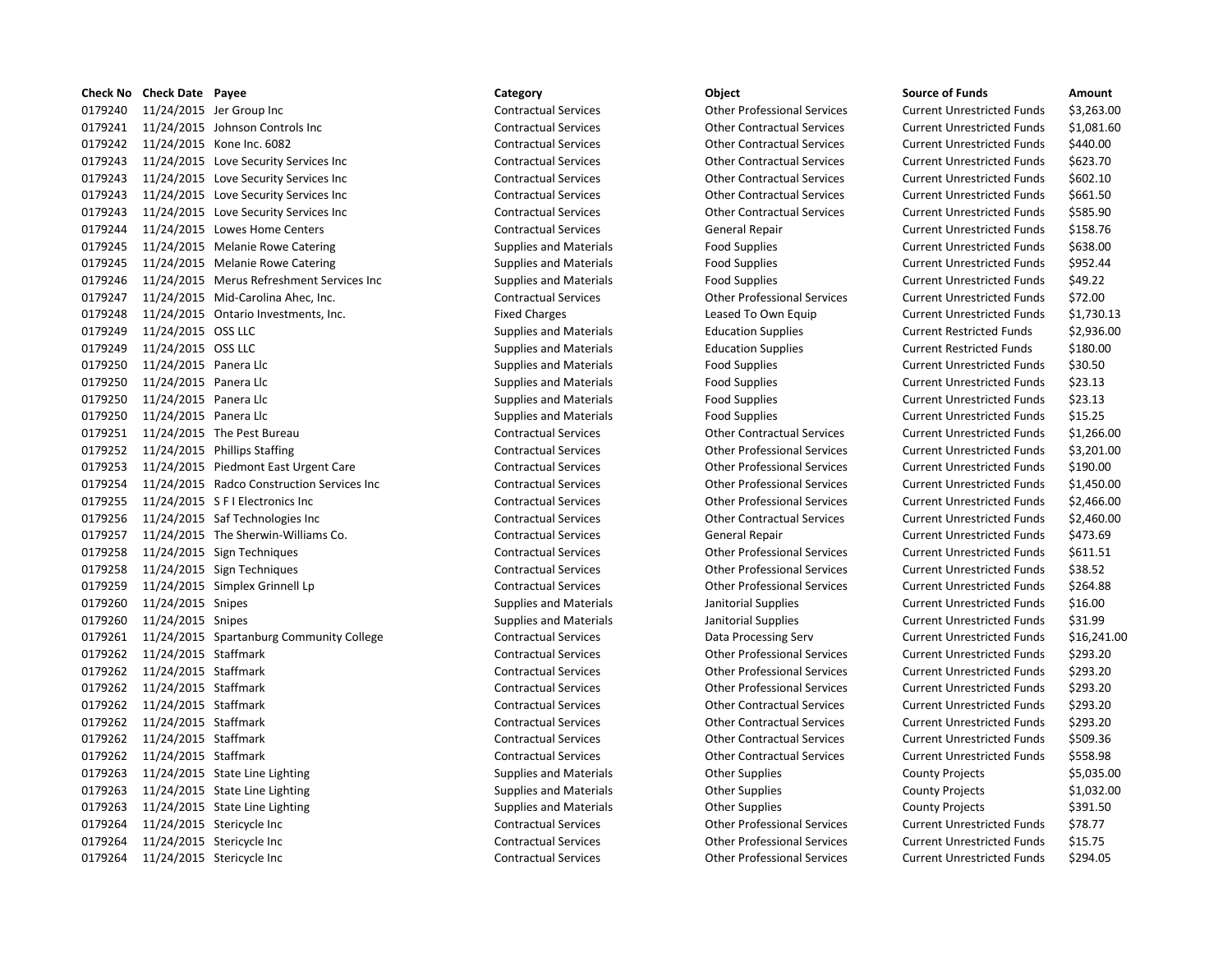|         | Check No Check Date Payee |                                              | Category                      | Object                             | <b>Source of Funds</b>            | Amount     |
|---------|---------------------------|----------------------------------------------|-------------------------------|------------------------------------|-----------------------------------|------------|
| 0179264 |                           | 11/24/2015 Stericycle Inc                    | <b>Contractual Services</b>   | <b>Other Professional Services</b> | <b>Current Unrestricted Funds</b> | \$136.52   |
| 0179265 |                           | 11/24/2015 Terminix Service Inc              | <b>Contractual Services</b>   | <b>Other Contractual Services</b>  | <b>Current Unrestricted Funds</b> | \$55.00    |
| 0179265 |                           | 11/24/2015 Terminix Service Inc              | <b>Contractual Services</b>   | <b>Other Contractual Services</b>  | <b>Current Unrestricted Funds</b> | \$90.00    |
| 0179266 |                           | 11/24/2015 U Save Auto Rental                | Travel                        | Travel                             | <b>Current Unrestricted Funds</b> | \$48.88    |
| 0179266 |                           | 11/24/2015 U Save Auto Rental                | Travel                        | Travel                             | <b>Current Unrestricted Funds</b> | \$82.33    |
| 0179266 |                           | 11/24/2015 U Save Auto Rental                | Travel                        | Travel                             | <b>Current Unrestricted Funds</b> | \$151.79   |
| 0179266 |                           | 11/24/2015 U Save Auto Rental                | Travel                        | Travel                             | <b>Current Unrestricted Funds</b> | \$49.35    |
| 0179266 |                           | 11/24/2015 U Save Auto Rental                | Travel                        | Travel                             | <b>Current Unrestricted Funds</b> | \$51.86    |
| 0179266 |                           | 11/24/2015 U Save Auto Rental                | Travel                        | Travel                             | <b>Current Unrestricted Funds</b> | \$179.62   |
| 0179266 |                           | 11/24/2015 U Save Auto Rental                | Travel                        | Travel                             | <b>Current Unrestricted Funds</b> | \$71.80    |
| 0179266 |                           | 11/24/2015 U Save Auto Rental                | Travel                        | Travel                             | <b>Current Unrestricted Funds</b> | \$164.57   |
| 0179266 |                           | 11/24/2015 U Save Auto Rental                | Travel                        | Travel                             | <b>Current Unrestricted Funds</b> | \$169.07   |
| 0179266 |                           | 11/24/2015 U Save Auto Rental                | Travel                        | Travel                             | <b>Current Unrestricted Funds</b> | \$51.80    |
| 0179266 |                           | 11/24/2015 U Save Auto Rental                | Travel                        | Travel                             | <b>Current Unrestricted Funds</b> | \$80.19    |
| 0179267 |                           | 11/24/2015 Unifirst Corporation              | <b>Contractual Services</b>   | <b>Other Professional Services</b> | <b>Current Unrestricted Funds</b> | \$85.82    |
| 0179268 |                           | 11/24/2015 United Rentals                    | <b>Fixed Charges</b>          | <b>Rental Other</b>                | <b>Current Unrestricted Funds</b> | \$1,885.29 |
| 0179269 |                           | 11/24/2015 Valley Proteins, Inc              | <b>Contractual Services</b>   | <b>Other Professional Services</b> | <b>Current Unrestricted Funds</b> | \$275.00   |
| 0179270 |                           | 11/24/2015 Waste Management of the Carolinas | <b>Contractual Services</b>   | <b>Utilities</b>                   | <b>Current Unrestricted Funds</b> | \$253.03   |
| 0179271 | 11/24/2015 West Group     |                                              | Equipment                     | Library Books, Maps & Film         | <b>Current Unrestricted Funds</b> | \$557.75   |
| 0179272 |                           | 11/24/2015 White Office Furniture            | <b>Supplies and Materials</b> | <b>Other Supplies</b>              | <b>Unexpended Plant</b>           | \$11,520.0 |
| 0179273 |                           | 11/24/2015 Wilson Nursery                    | <b>Supplies and Materials</b> | <b>Maintenance Supplies</b>        | <b>Current Unrestricted Funds</b> | \$369.15   |
| 0179274 |                           | 11/24/2015 Xerox Corporation                 | <b>Fixed Charges</b>          | Leased To Own Equip                | <b>Current Unrestricted Funds</b> | \$1,639.16 |
| 0179274 |                           | 11/24/2015 Xerox Corporation                 | <b>Fixed Charges</b>          | Leased To Own Equip                | <b>Current Unrestricted Funds</b> | \$755.63   |
| 0179275 |                           | 11/25/2015 Career Step Llc                   | <b>Contractual Services</b>   | <b>Other Professional Services</b> | <b>Current Unrestricted Funds</b> | \$2,456.00 |
| 0179276 |                           | 11/25/2015 Caretaker Management Service Inc  | <b>Contractual Services</b>   | <b>Other Professional Services</b> | <b>Current Unrestricted Funds</b> | \$400.00   |
| 0179277 |                           | 11/25/2015 Dade Paper and Bag Co             | <b>Supplies and Materials</b> | Janitorial Supplies                | <b>Current Unrestricted Funds</b> | \$335.79   |
| 0179278 |                           | 11/25/2015 Education to Go                   | <b>Contractual Services</b>   | <b>Other Professional Services</b> | <b>Current Unrestricted Funds</b> | \$130.00   |
| 0179279 |                           | 11/25/2015 Fortune Academy Inc               | <b>Contractual Services</b>   | <b>Other Professional Services</b> | <b>Current Unrestricted Funds</b> | \$1,770.40 |
| 0179279 |                           | 11/25/2015 Fortune Academy Inc               | <b>Contractual Services</b>   | <b>Other Professional Services</b> | <b>Current Unrestricted Funds</b> | \$6,890.00 |
| 0179280 |                           | 11/25/2015 Herald Publishing                 | <b>Contractual Services</b>   | Advertising                        | <b>Current Unrestricted Funds</b> | \$18.72    |
| 0179281 |                           | 11/25/2015 Praxair Distribution Inc          | <b>Supplies and Materials</b> | <b>Education Supplies</b>          | <b>Current Unrestricted Funds</b> | \$78.59    |
| 0179281 |                           | 11/25/2015 Praxair Distribution Inc          | <b>Supplies and Materials</b> | <b>Education Supplies</b>          | <b>Current Unrestricted Funds</b> | \$28.42    |
| 0179281 |                           | 11/25/2015 Praxair Distribution Inc          | <b>Supplies and Materials</b> | <b>Education Supplies</b>          | <b>Current Unrestricted Funds</b> | \$244.94   |
| 0179281 |                           | 11/25/2015 Praxair Distribution Inc          | <b>Supplies and Materials</b> | <b>Education Supplies</b>          | <b>Current Unrestricted Funds</b> | \$432.52   |
| 0179281 |                           | 11/25/2015 Praxair Distribution Inc          | <b>Supplies and Materials</b> | <b>Education Supplies</b>          | <b>Current Unrestricted Funds</b> | \$482.01   |
| 0179281 |                           | 11/25/2015 Praxair Distribution Inc          | <b>Supplies and Materials</b> | <b>Education Supplies</b>          | <b>Current Unrestricted Funds</b> | \$462.90   |
| 0179282 | 11/25/2015 Rci of Sc Inc  |                                              | Permanent Improvements        | Reimbursables                      | <b>Unexpended Plant</b>           | \$52.80    |
| 0179282 | 11/25/2015 Rci of Sc Inc  |                                              | Permanent Improvements        | Fees, Arch, Eng & Other            | <b>Unexpended Plant</b>           | \$180.00   |
| 0179283 |                           | 11/25/2015 Record Storage Systems            | <b>Contractual Services</b>   | Data Processing Serv               | <b>Current Unrestricted Funds</b> | \$172.92   |
| 0179284 |                           | 11/25/2015 Robroy Energy System Inc          | <b>Contractual Services</b>   | <b>Other Professional Services</b> | <b>Current Unrestricted Funds</b> | \$238.92   |
| 0179285 |                           | 11/25/2015 SiteOne Landscape Supply, LLC     | <b>Supplies and Materials</b> | <b>Maintenance Supplies</b>        | <b>Current Unrestricted Funds</b> | \$770.40   |
| 0179286 | 11/25/2015 Softdocs Inc   |                                              | <b>Supplies and Materials</b> | <b>Office Supplies</b>             | <b>Current Unrestricted Funds</b> | $$ -0.01$  |
| 0179286 | 11/25/2015 Softdocs Inc   |                                              | <b>Supplies and Materials</b> | <b>Office Supplies</b>             | <b>Current Unrestricted Funds</b> | \$197.67   |
| 0179286 | 11/25/2015 Softdocs Inc   |                                              | <b>Supplies and Materials</b> | <b>Office Supplies</b>             | <b>Current Unrestricted Funds</b> | \$38.40    |
| 0179287 |                           | 11/25/2015 Sourceone Healthcare              | <b>Supplies and Materials</b> | Medical & Lab Supplies             | <b>Current Unrestricted Funds</b> | \$85.00    |

| <b>Category</b>               | Object                             | <b>Source of Funds</b>            | Amount      |
|-------------------------------|------------------------------------|-----------------------------------|-------------|
| <b>Contractual Services</b>   | <b>Other Professional Services</b> | <b>Current Unrestricted Funds</b> | \$136.52    |
| <b>Contractual Services</b>   | <b>Other Contractual Services</b>  | <b>Current Unrestricted Funds</b> | \$55.00     |
| <b>Contractual Services</b>   | <b>Other Contractual Services</b>  | <b>Current Unrestricted Funds</b> | \$90.00     |
| Travel                        | Travel                             | <b>Current Unrestricted Funds</b> | \$48.88     |
| Travel                        | Travel                             | <b>Current Unrestricted Funds</b> | \$82.33     |
| Travel                        | Travel                             | <b>Current Unrestricted Funds</b> | \$151.79    |
| Travel                        | Travel                             | <b>Current Unrestricted Funds</b> | \$49.35     |
| Travel                        | Travel                             | <b>Current Unrestricted Funds</b> | \$51.86     |
| Travel                        | Travel                             | <b>Current Unrestricted Funds</b> | \$179.62    |
| Travel                        | Travel                             | <b>Current Unrestricted Funds</b> | \$71.80     |
| Travel                        | Travel                             | <b>Current Unrestricted Funds</b> | \$164.57    |
| Travel                        | Travel                             | <b>Current Unrestricted Funds</b> | \$169.07    |
| Travel                        | Travel                             | <b>Current Unrestricted Funds</b> | \$51.80     |
| Travel                        | Travel                             | <b>Current Unrestricted Funds</b> | \$80.19     |
| <b>Contractual Services</b>   | <b>Other Professional Services</b> | <b>Current Unrestricted Funds</b> | \$85.82     |
| <b>Fixed Charges</b>          | <b>Rental Other</b>                | <b>Current Unrestricted Funds</b> | \$1,885.29  |
| <b>Contractual Services</b>   | <b>Other Professional Services</b> | <b>Current Unrestricted Funds</b> | \$275.00    |
| <b>Contractual Services</b>   | <b>Utilities</b>                   | <b>Current Unrestricted Funds</b> | \$253.03    |
| Equipment                     | Library Books, Maps & Film         | <b>Current Unrestricted Funds</b> | \$557.75    |
| <b>Supplies and Materials</b> | <b>Other Supplies</b>              | <b>Unexpended Plant</b>           | \$11,520.00 |
| <b>Supplies and Materials</b> | <b>Maintenance Supplies</b>        | <b>Current Unrestricted Funds</b> | \$369.15    |
| <b>Fixed Charges</b>          | Leased To Own Equip                | <b>Current Unrestricted Funds</b> | \$1,639.16  |
| <b>Fixed Charges</b>          | Leased To Own Equip                | <b>Current Unrestricted Funds</b> | \$755.63    |
| <b>Contractual Services</b>   | <b>Other Professional Services</b> | <b>Current Unrestricted Funds</b> | \$2,456.00  |
| <b>Contractual Services</b>   | <b>Other Professional Services</b> | <b>Current Unrestricted Funds</b> | \$400.00    |
| <b>Supplies and Materials</b> | Janitorial Supplies                | <b>Current Unrestricted Funds</b> | \$335.79    |
| <b>Contractual Services</b>   | <b>Other Professional Services</b> | <b>Current Unrestricted Funds</b> | \$130.00    |
| <b>Contractual Services</b>   | <b>Other Professional Services</b> | <b>Current Unrestricted Funds</b> | \$1,770.40  |
| <b>Contractual Services</b>   | <b>Other Professional Services</b> | <b>Current Unrestricted Funds</b> | \$6,890.00  |
| <b>Contractual Services</b>   | Advertising                        | <b>Current Unrestricted Funds</b> | \$18.72     |
| <b>Supplies and Materials</b> | <b>Education Supplies</b>          | <b>Current Unrestricted Funds</b> | \$78.59     |
| <b>Supplies and Materials</b> | <b>Education Supplies</b>          | <b>Current Unrestricted Funds</b> | \$28.42     |
| <b>Supplies and Materials</b> | <b>Education Supplies</b>          | <b>Current Unrestricted Funds</b> | \$244.94    |
| <b>Supplies and Materials</b> | <b>Education Supplies</b>          | <b>Current Unrestricted Funds</b> | \$432.52    |
| <b>Supplies and Materials</b> | <b>Education Supplies</b>          | <b>Current Unrestricted Funds</b> | \$482.01    |
| <b>Supplies and Materials</b> | <b>Education Supplies</b>          | <b>Current Unrestricted Funds</b> | \$462.90    |
| Permanent Improvements        | Reimbursables                      | <b>Unexpended Plant</b>           | \$52.80     |
| Permanent Improvements        | Fees, Arch, Eng & Other            | Unexpended Plant                  | \$180.00    |
| <b>Contractual Services</b>   | Data Processing Serv               | <b>Current Unrestricted Funds</b> | \$172.92    |
| <b>Contractual Services</b>   | <b>Other Professional Services</b> | <b>Current Unrestricted Funds</b> | \$238.92    |
| <b>Supplies and Materials</b> | <b>Maintenance Supplies</b>        | <b>Current Unrestricted Funds</b> | \$770.40    |
| <b>Supplies and Materials</b> | <b>Office Supplies</b>             | <b>Current Unrestricted Funds</b> | $$-0.01$    |
| <b>Supplies and Materials</b> | <b>Office Supplies</b>             | <b>Current Unrestricted Funds</b> | \$197.67    |
| <b>Supplies and Materials</b> | <b>Office Supplies</b>             | <b>Current Unrestricted Funds</b> | \$38.40     |
|                               |                                    |                                   |             |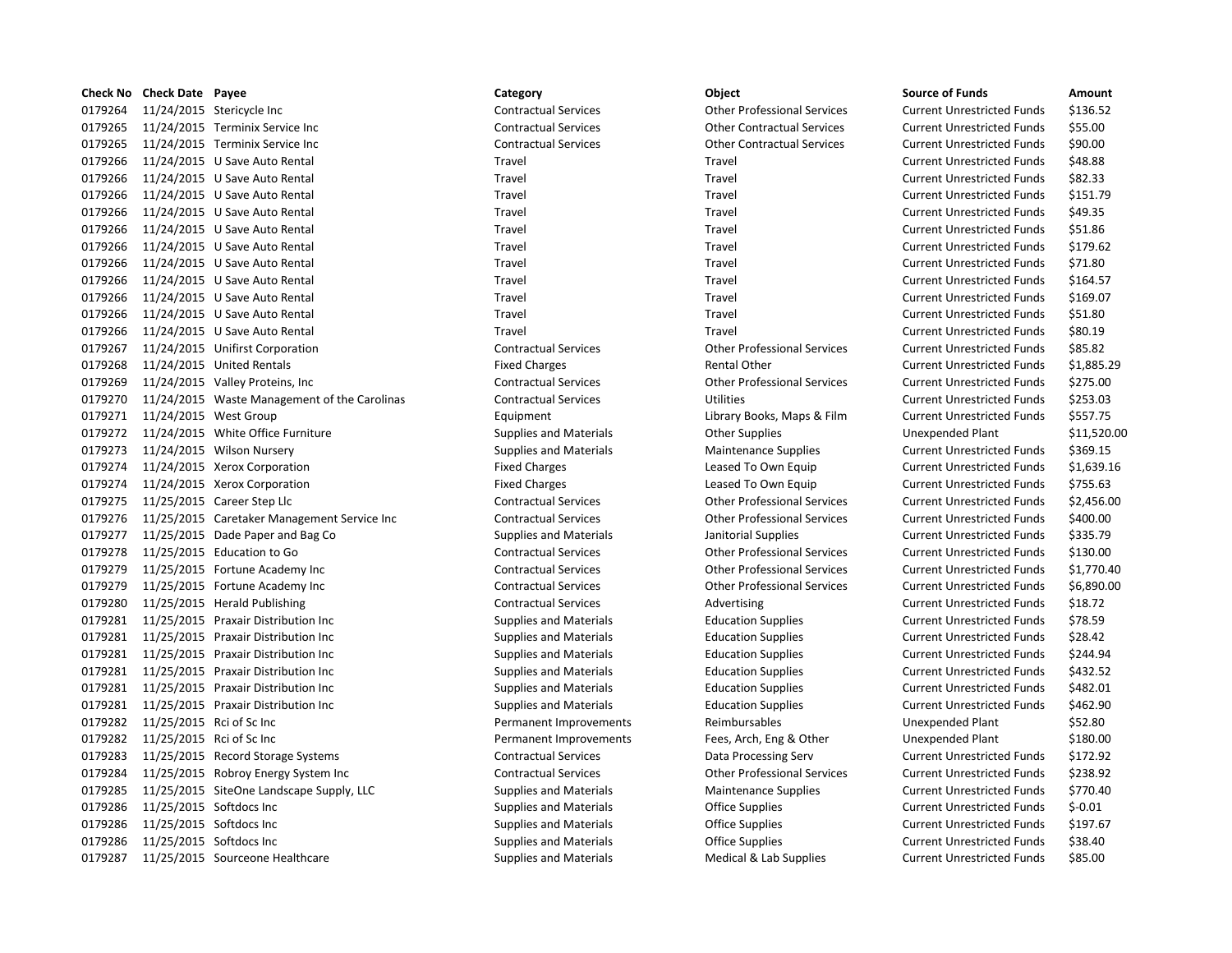|         | Check No Check Date Payee       |                                         | Category                    | Object                             | <b>Source of Funds</b>            | Amount     |
|---------|---------------------------------|-----------------------------------------|-----------------------------|------------------------------------|-----------------------------------|------------|
| 0179288 |                                 | 11/25/2015 Time Warner Cable Media Inc. | <b>Contractual Services</b> | Advertising                        | <b>Current Unrestricted Funds</b> | \$1,405.0  |
| 0179289 |                                 | 11/25/2015 West Group                   | Equipment                   | Library Books, Maps & Film         | <b>Current Unrestricted Funds</b> | \$764.67   |
| 0179290 |                                 | 11/25/2015 Xerox Corporation            | <b>Fixed Charges</b>        | Leased To Own Equip                | <b>Current Unrestricted Funds</b> | \$1,672.3  |
| 0179290 |                                 | 11/25/2015 Xerox Corporation            | <b>Fixed Charges</b>        | Leased To Own Equip                | <b>Current Unrestricted Funds</b> | $$-1,672.$ |
| 0179291 | 11/25/2015 York County          |                                         | <b>Contractual Services</b> | <b>Other Professional Services</b> | <b>Current Unrestricted Funds</b> | \$5.00     |
|         | 0179292 11/25/2015 Youvisit Llc |                                         | <b>Contractual Services</b> | Advertising                        | <b>Current Unrestricted Funds</b> | \$1,526.0  |
|         |                                 | E0006723 11/04/2015 YTC Employee        | Travel                      | In State Priv Auto                 | <b>Current Unrestricted Funds</b> | \$99.48    |
|         |                                 | E0006724 11/04/2015 YTC Employee        | Travel                      | In State Priv Auto                 | <b>Current Unrestricted Funds</b> | \$10.20    |
|         |                                 | E0006725 11/04/2015 YTC Employee        | Travel                      | In State Priv Auto                 | <b>Current Restricted Funds</b>   | \$102.32   |
|         |                                 | E0006726 11/04/2015 YTC Employee        | Travel                      | In State Priv Auto                 | <b>Current Unrestricted Funds</b> | \$79.20    |
|         |                                 | E0006727 11/04/2015 YTC Employee        | Travel                      | In State Priv Auto                 | <b>Current Unrestricted Funds</b> | \$134.55   |
|         |                                 | E0006728 11/04/2015 YTC Employee        | Travel                      | In State Priv Auto                 | <b>Current Unrestricted Funds</b> | \$49.80    |
|         |                                 | E0006729 11/04/2015 YTC Employee        | Travel                      | In State Priv Auto                 | <b>Current Unrestricted Funds</b> | \$85.33    |
|         |                                 | E0006730 11/04/2015 YTC Employee        | Travel                      | In State Priv Auto                 | <b>Current Unrestricted Funds</b> | \$54.11    |
|         |                                 | E0006731 11/04/2015 YTC Employee        | Travel                      | In State Priv Auto                 | <b>Current Unrestricted Funds</b> | \$45.55    |
|         |                                 | E0006732 11/05/2015 YTC Employee        | Travel                      | Out of State Meals                 | <b>Current Restricted Funds</b>   | \$89.00    |
|         |                                 | E0006732 11/05/2015 YTC Employee        | Travel                      | Out of State Priv Auto             | <b>Current Restricted Funds</b>   | \$288.66   |
|         |                                 | E0006733 11/05/2015 YTC Employee        | Travel                      | In State Meals                     | <b>Current Unrestricted Funds</b> | \$43.00    |
|         |                                 | E0006733 11/05/2015 YTC Employee        | Travel                      | In State Lodging                   | <b>Current Unrestricted Funds</b> | \$375.94   |
|         |                                 | E0006733 11/05/2015 YTC Employee        | Travel                      | In State Registration Fee          | <b>Current Unrestricted Funds</b> | \$60.00    |
|         |                                 | E0006733 11/05/2015 YTC Employee        | Travel                      | In State Priv Auto                 | <b>Current Unrestricted Funds</b> | \$168.00   |
|         |                                 | E0006734 11/05/2015 YTC Employee        | Travel                      | In State Meals                     | <b>Current Unrestricted Funds</b> | \$13.00    |
|         |                                 | E0006734 11/05/2015 YTC Employee        | Travel                      | In State Priv Auto                 | <b>Current Unrestricted Funds</b> | \$142.51   |
|         |                                 | E0006735 11/05/2015 YTC Employee        | Travel                      | Out of State Priv Auto             | <b>Current Unrestricted Funds</b> | \$136.27   |
|         |                                 | E0006736 11/05/2015 YTC Employee        | <b>Travel</b>               | In State Priv Auto                 | <b>Current Unrestricted Funds</b> | \$192.09   |
|         |                                 | E0006737 11/05/2015 YTC Employee        | Travel                      | In State Priv Auto                 | <b>Current Unrestricted Funds</b> | \$86.14    |
|         |                                 | E0006738 11/05/2015 YTC Employee        | Travel                      | In State Priv Auto                 | <b>Current Restricted Funds</b>   | \$106.95   |
|         |                                 | E0006739 11/05/2015 YTC Employee        | Travel                      | Out of State Priv Auto             | <b>Current Unrestricted Funds</b> | \$607.78   |
|         |                                 | E0006739 11/05/2015 YTC Employee        | Travel                      | Out of State Lodging               | <b>Current Unrestricted Funds</b> | \$918.00   |
|         |                                 | E0006739 11/05/2015 YTC Employee        | Travel                      | Out of State Registration Fees     | <b>Current Unrestricted Funds</b> | \$945.00   |
|         |                                 | E0006739 11/05/2015 YTC Employee        | Travel                      | Out of State Meals                 | <b>Current Unrestricted Funds</b> | \$114.00   |
|         |                                 | E0006740 11/05/2015 YTC Employee        | Travel                      | In State Priv Auto                 | <b>Current Unrestricted Funds</b> | \$99.24    |
|         |                                 | E0006741 11/09/2015 YTC Employee        | Travel                      | In State Priv Auto                 | <b>Current Unrestricted Funds</b> | \$96.83    |
|         |                                 | E0006742 11/09/2015 YTC Employee        | Travel                      | In State Priv Auto                 | <b>Current Unrestricted Funds</b> | \$415.68   |
|         |                                 | E0006743 11/12/2015 YTC Employee        | Travel                      | In State Priv Auto                 | <b>Current Unrestricted Funds</b> | \$25.30    |
|         |                                 | E0006744 11/12/2015 YTC Employee        | Travel                      | In State Priv Auto                 | <b>Current Unrestricted Funds</b> | \$758.99   |
|         |                                 | E0006745 11/17/2015 YTC Employee        | Travel                      | In State Meals                     | <b>Current Unrestricted Funds</b> | \$63.00    |
|         |                                 | E0006745 11/17/2015 YTC Employee        | Travel                      | In State Priv Auto                 | <b>Current Unrestricted Funds</b> | \$198.38   |
|         |                                 | E0006746 11/17/2015 YTC Employee        | Travel                      | Out of State Priv Auto             | <b>Current Unrestricted Funds</b> | \$15.66    |
|         |                                 | E0006747 11/17/2015 YTC Employee        | Travel                      | In State Priv Auto                 | <b>Current Unrestricted Funds</b> | \$110.40   |
|         |                                 | E0006748 11/17/2015 YTC Employee        | Travel                      | In State Priv Auto                 | <b>Current Unrestricted Funds</b> | \$176.42   |
|         |                                 | E0006749 11/17/2015 YTC Employee        | <b>Travel</b>               | In State Priv Auto                 | <b>Current Unrestricted Funds</b> | \$24.15    |
|         |                                 | E0006750 11/17/2015 YTC Employee        | Travel                      | In State Priv Auto                 | <b>Current Unrestricted Funds</b> | \$28.87    |
|         |                                 | E0006750 11/17/2015 YTC Employee        | Travel                      | In State Priv Auto                 | <b>Current Unrestricted Funds</b> | \$33.46    |
|         |                                 | F0006751 11/17/2015 YTC Employee        | Travel                      | Non Deductible Meals               | Current Unrestricted Funds        | \$7.00     |